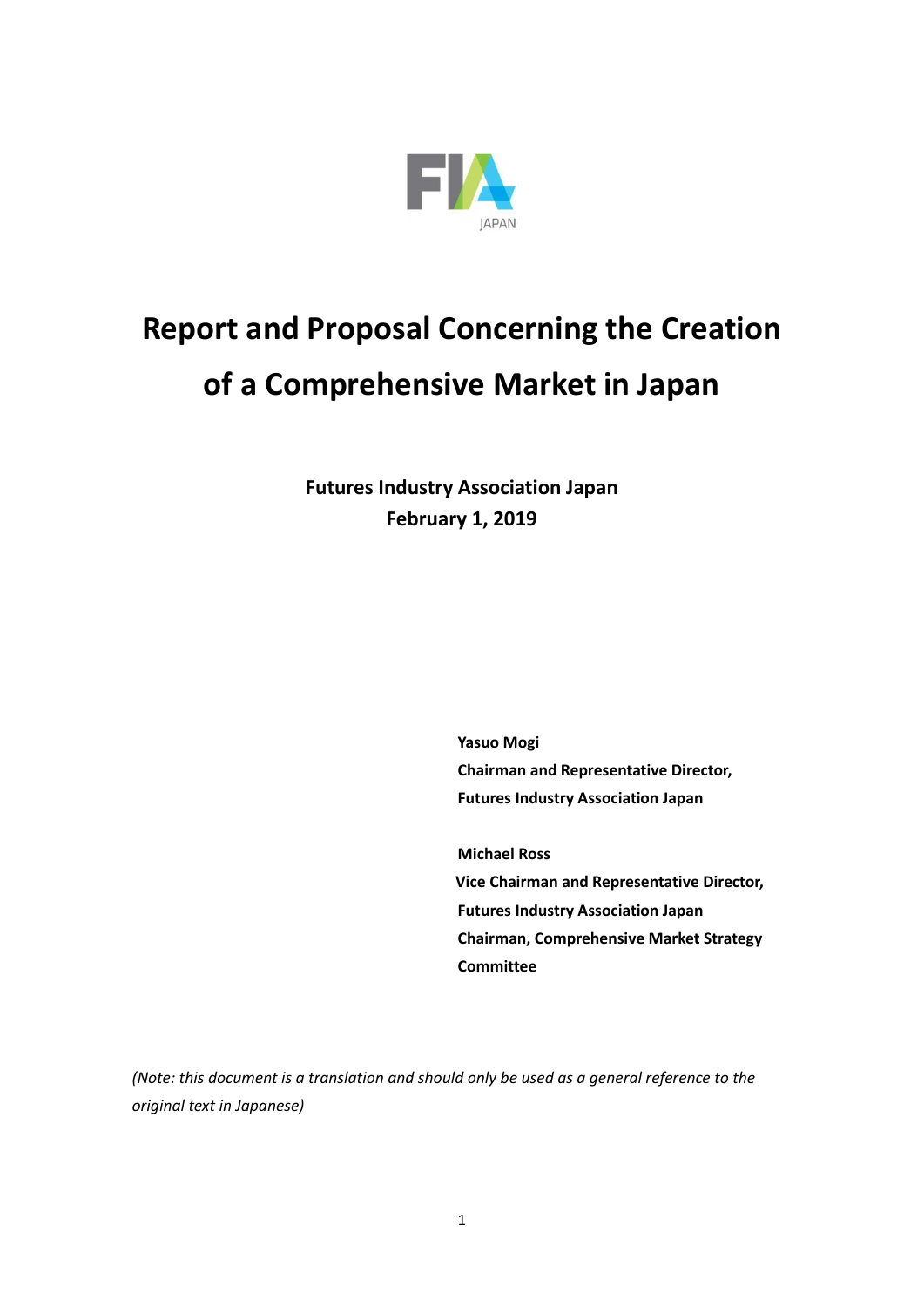#### **Executive Summary**

The Japanese derivatives market is positioned between the U.S. and European markets, and is the market, along with Australia, that opens earliest in the world's trading day. Following the New York market, Japan is an extremely important market for indicating reactions to economic indicators and to determine the trading direction for the coming market day. Despite being in such a fortunate position, the international commodity derivatives market in Japan has not only failed to reap the benefits of participating in the rapid growth of the expanding global market, but also has fallen far behind. This was caused by Japan remaining an old-fashioned business environment compared to the rapidly changing global market environment and needs. Japan has failed to establish an environment as an international market, and has very few market participants able to promote the Japanese commodity market internationally due to the current market participant structure. As a result, the Japanese commodity market has reached a state in which its share of liquidity between international markets has been continually declining for many years and without the primary value of the commodity industry being recognized in the Japanese economy.

The Futures Industry Association Japan (FIAJ) has considered the possible structure of a Comprehensive Market considering the opinions of the FIAJ Comprehensive Market Strategy Committee, made up of representatives from various parts of the industry, and expert market participants in Japan and overseas.

We would like to express our gratitude to the following: members of the FIAJ Comprehensive Market Strategy Committee who worked and collaborated on the proposal; the industry players who provided survey responses, the Japan Commodity Futures Industry Association for their input, the FIA headquarters and other relevant persons who collaborated and supported the survey. We sincerely hope that this proposal will be of assistance in the development of the derivatives market in Japan.

Following are our proposals for the development of the derivatives market in Japan:

# 1. Proposal for market supervision to be conducted by a single comprehensive regulatory organization, based on unified laws and regulations

(1) The current regulatory environment vertically segmented by product group (so called "silos") presents a variety of obstacles to market participants, functioning of listed products, market design, clearing transactions and global access to the market.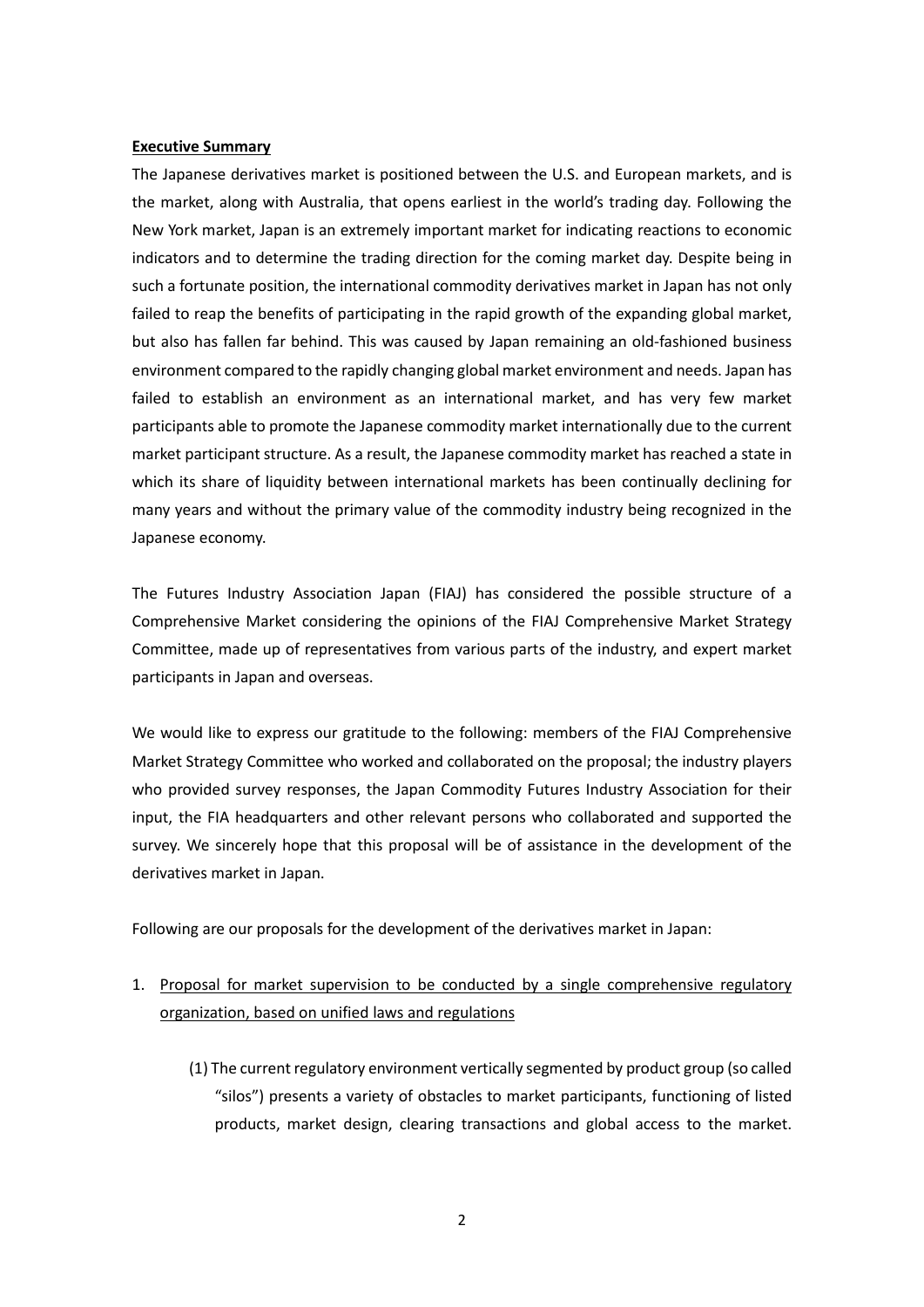Eliminating this segmentation is essential to support the development of a Comprehensive Market.

(2) All derivative products should be recognized as types of financial instruments, and all market participants and exchanges should be permitted to handle all listed derivatives if they satisfy certain criteria.

# 2. Proposal for the creation of a market structure that is a foundation for the development of an Asian core commodity derivatives market in Japan

- (1) Listed commodities in Japan should include international commodities and not only those specific to Japan. The market must create a foundation, serving as part of the international market, based on highly transparent and sound transactions, opening its doors as a place for secure clearing, and the participation of diverse trading participants, and be a market that can be depended upon between international markets, especially within the Asian time zones. This would lead to the creation of a market where global players gather together.
- (2) The Comprehensive Market should be able to consolidate commodities traded on individual exchanges into a single market and apply the same rules as other listed derivatives and under a unified governance system in order to operate an effective and highly convenient market.

# 3. Proposal for the creation of an integrated clearing organization for clearing all transactions in the Comprehensive Market

- (1) In addition to the creation of a Comprehensive Market, the creation of an integrated clearing organization that will contribute to the diversification and mitigation of market risk, and also support the orderly management and operation of the market, is recommended.
- (2) Mitigating the costs of clearing participants and simplifying comprehensive and customer-specific risk management increases convenience and the security of clearing participants and lowers barriers to entry. Based on the survey we have implemented, FIAJ sees comprehensive clearing in a unified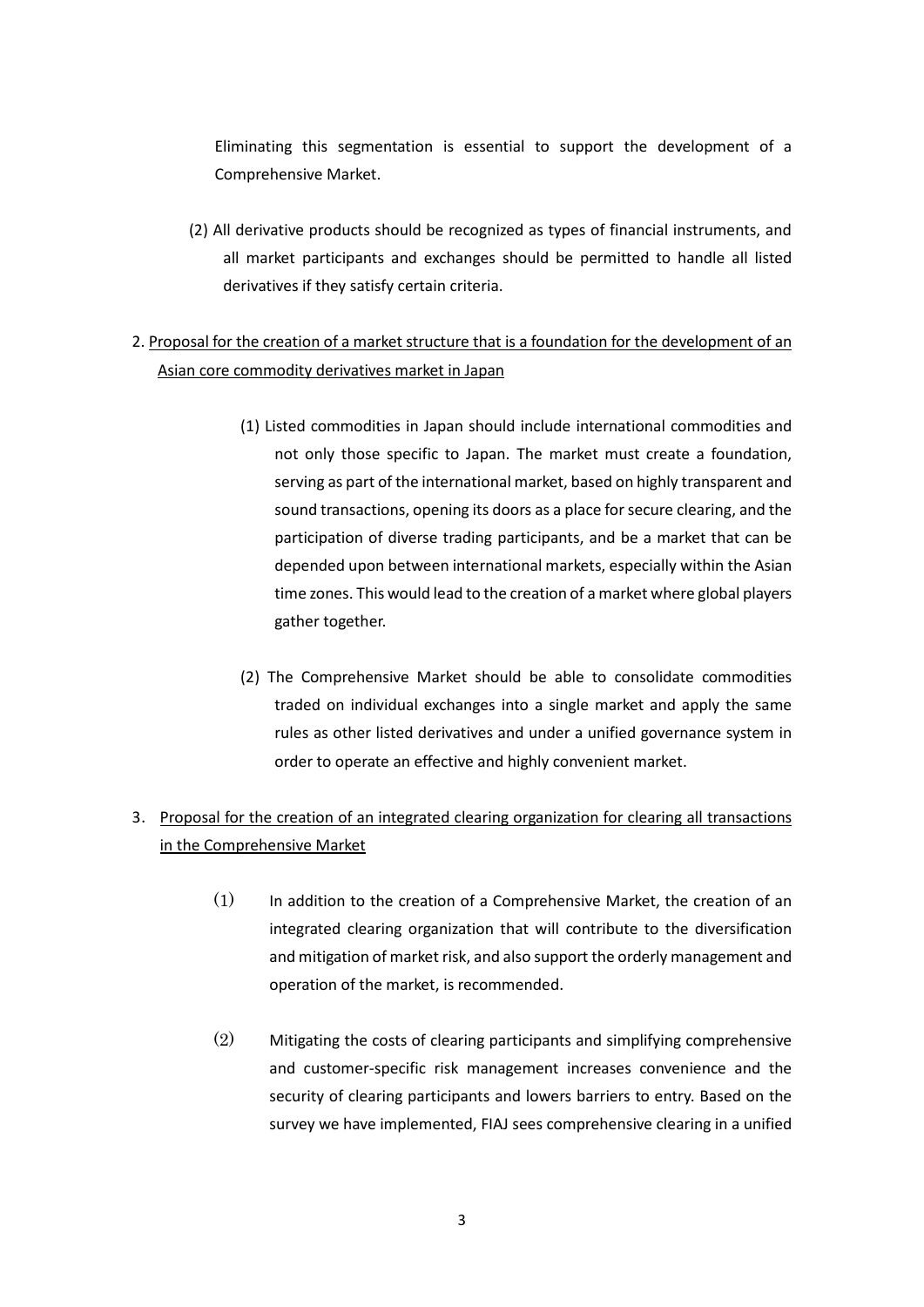clearing organization to be one of the greatest factors determining the success of the Comprehensive Market.

# 4. Proposal for a survey regarding the separation of the regulatory administration of the futures market and physical market

A commodity derivatives market regulatory organization that designs and supervises the regulatory environment for the smooth functioning of the derivatives market should be separated from the physical market regulatory organization. However, there must be sufficient cooperation and exchange of information with the physical market regulatory organization, facilitating the smooth operation of the physical commodities market. To achieve this, it is vital to establish a collaborative arrangement between relevant regulatory organizations and staff.

# 5. Proposal for a Strategic Approach amid Competition between International Markets

- (1) Japanese International brokers are expected to participate in the commodity derivatives market and create a global service network promoting the diversification and globalization of market access.
- (2) Reconsider product design and development of new listed commodities that meet the needs of commercial investors, global market participants and investors.
- (3) Promotion of strategic intermarket cooperation in an international market environment.
- (4) Reduction of costs for clearing participants through the realization of clearing functions in a unified clearing organization.
- $(5)$  Utilization of effective risk funds such as cross margining across a diverse range of financial derivatives.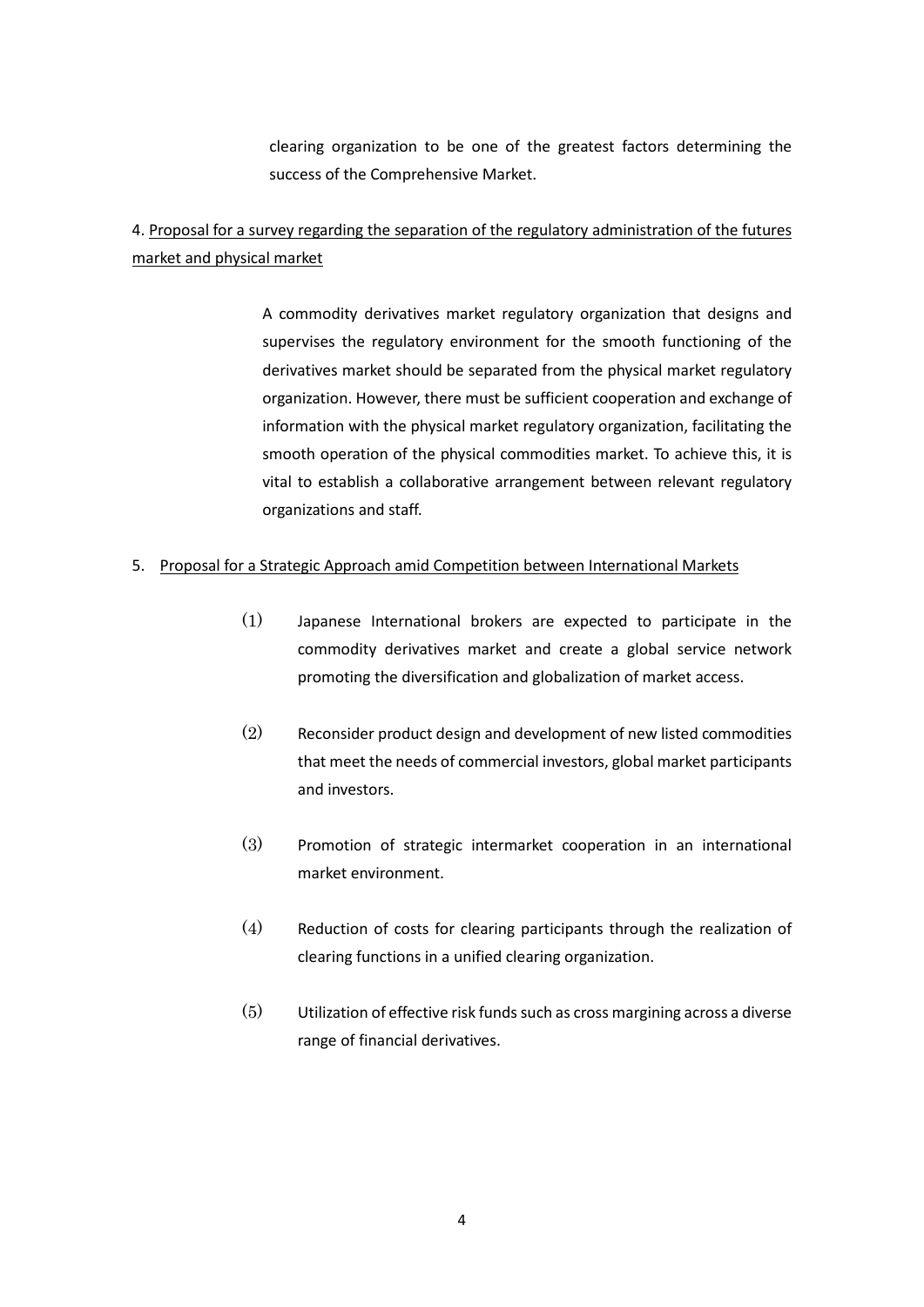# **About Futures Industry Association Japan (FIAJ)**

Futures Industry Association Japan (FIA Japan) is the only organization in Japan with a membership drawn from the entire cross section of the futures industry. Members include futures and securities exchanges, FCMs, security firms, banks and other users of the markets, as well as legal, technology and other professionals that provide services to the industry. We focus on both financial and commodity markets and we stay abreast of both domestic and international development in this global industry.

FIA Japan was established in 1988 as a volunteer-based association, with participation of professionals from both the Japanese and foreign futures industry, with the encouragement of The Futures Industry Association based in Washington DC (FIA). FIA Japan was reorganized as an independent General Incorporated Association, under Japanese law, in 2010 to help it succeed with its mission.

In 2016, FIA Japan entered into an affiliation agreement with FIA creating a more formal relationship between the two organizations, in order to better coordinate policies and promote the cleared derivatives industry. FIA Japan continues as an independent organization, with its own Mission, and its Board of Directors elected by its members, including representatives from FIA, operating under its Articles of Incorporation, with a specific focus on the development of the Japanese financial markets.

FIA Japan's mission is to encourage the growth and success of the Japanese financial marketplace and its development as a regional and global financial center.

# https://www.fiajapan.org/

# **About Futures Industry Association (FIA)**

FIA is a global trade association based in Washington, D.C. and organized for the development of futures, options and centrally cleared derivatives markets. It has offices in Brussels, London and Singapore, in addition to affiliated organizations, including FIA Japan. Its membership includes clearing firms, exchanges, clearinghouses, trading firms and commodities specialists from more than 48 countries as well as technology vendors, lawyers and many other professionals serving the industry.

FIA's mission is to:

- support open, transparent and competitive markets;
- protect and enhance the integrity of the financial system; and
- promote high standards of professional conduct.
- https://fia.org/about-0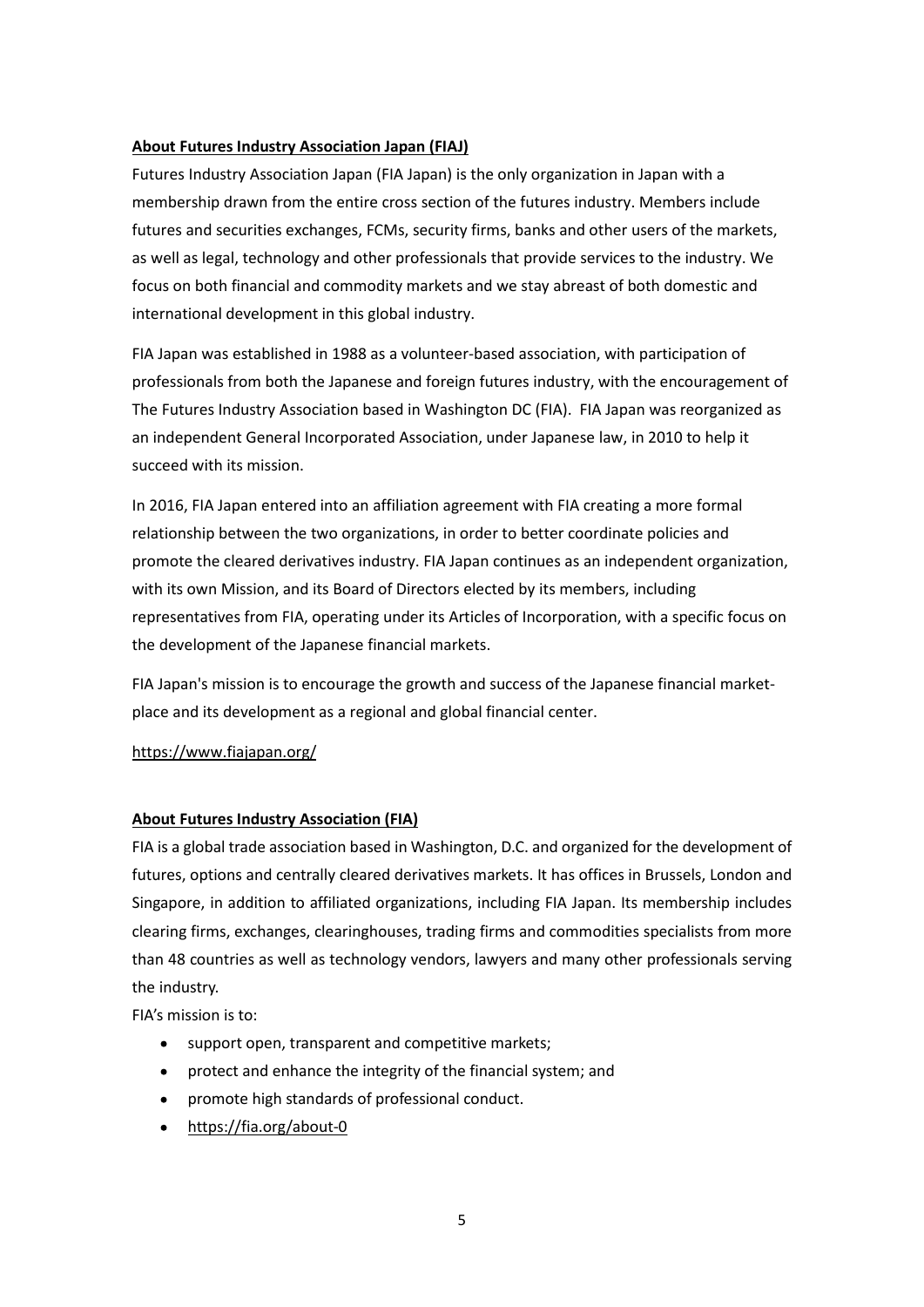#### **About the FIAJ Survey**

In November 2018, FIAJ sought a wide range of representatives, from within Japan and overseas, to organize a Comprehensive Market Strategy Committee to consider the structure of a Comprehensive Market. The aim (of the committee) is market development in relation to the launch of a Comprehensive Market, integrating the securities and commodity derivatives markets. In December 2018 FIAJ conducted a survey of participants in the derivatives industry regarding the Comprehensive Market possible future structure.

Responses were received from 41 of the approximately 150 people surveyed. 57% of the respondents were from foreign companies and 43% of the respondents were from Japanese companies, with a generally even split. A further breakdown of the respondents showed brokers account for 44%, investors (market users) for 38% and other respondents for 18%. For details, please see the attached "**Survey on Market Integration**".

This document is based on FIAJ's knowledge of commodities, finance (fixed income), securities futures and options markets, and related industriesin Japan and overseas, accumulated over the past 30 years, and is a proposal for the development of the derivatives market in Japan using the survey results considered by the Comprehensive Market Strategy Committee.

See the survey respondents, locations and types on P2 A1 of the FIAJ survey. See the breakdown between brokers, investors, and other entities on P3 of the FIAJ survey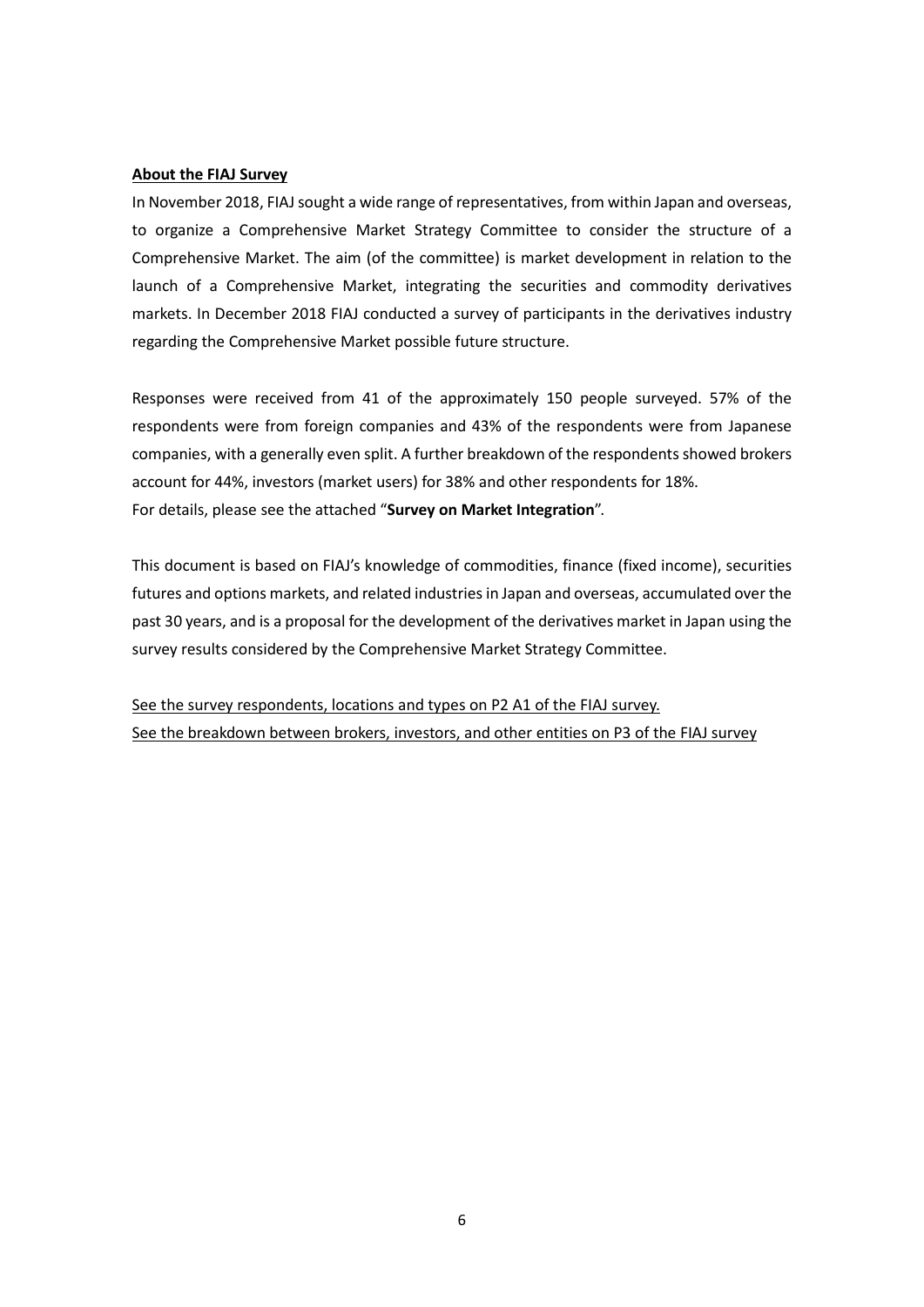### **1. Comprehensive Market and Its Significance**

The true intention of a Comprehensive Market should not be to integrate exchanges or markets, but rather it must aim to promote the development of the financial (fixed income), securities and commodity derivatives markets in Japan. It must also aim to create a market able to provide sufficient market functions not only to market participants in Japan and overseas, but also between global markets, as the core market in Asia.

Regulatory organizations, exchanges and the industry should focus on what an ideal market would look like in the future and set the foundations for a more effective market and derivatives industry, with a high level of convenience, security and transparency that can be accessed internationally, and without the constraints of keeping a status quo on existing regulatory environments, culture, experience and various trade practices, or the history of the market and industry. As mentioned above, we are certain that regulatory authorities, exchanges and industry professionals mutually recognize that the creation of a Comprehensive Market is simply aimed to achieve market growth that will provide the basis for the success of a new derivatives market. Furthermore, it is important to recognize that the Comprehensive Market vision is the merging and integration of relevant industries including all systems, rather than simply the integration of commodities, securities and financial futures markets. Also, it is important to have a common awareness that the government and the private sector must work as one to promote their own reforms and promote the development of the market and the industry.

The rapid advancement of information technology has accelerated market globalization and competition between international markets beyond distance, borders and time zones, and there are inevitable concerns that the Japanese derivatives commodity markets and industry are unable to adequately fulfill their global role and meet the needs of market participants. In particular, in light of the diversification of credit risk and markets in an increasingly uncertain global physical market for international commodities, the commodity derivatives market within the Comprehensive Market should be designed so that it is easily accessible by the world's physical market participant/investors. Global market participants trade on global markets and conduct cross-border transactions, selecting the most effective and convenient derivatives markets.

Commodity futures markets, assuming a high level of market liquidity, function as a place for fair and appropriate price formation. Trading companies and financial institutions regard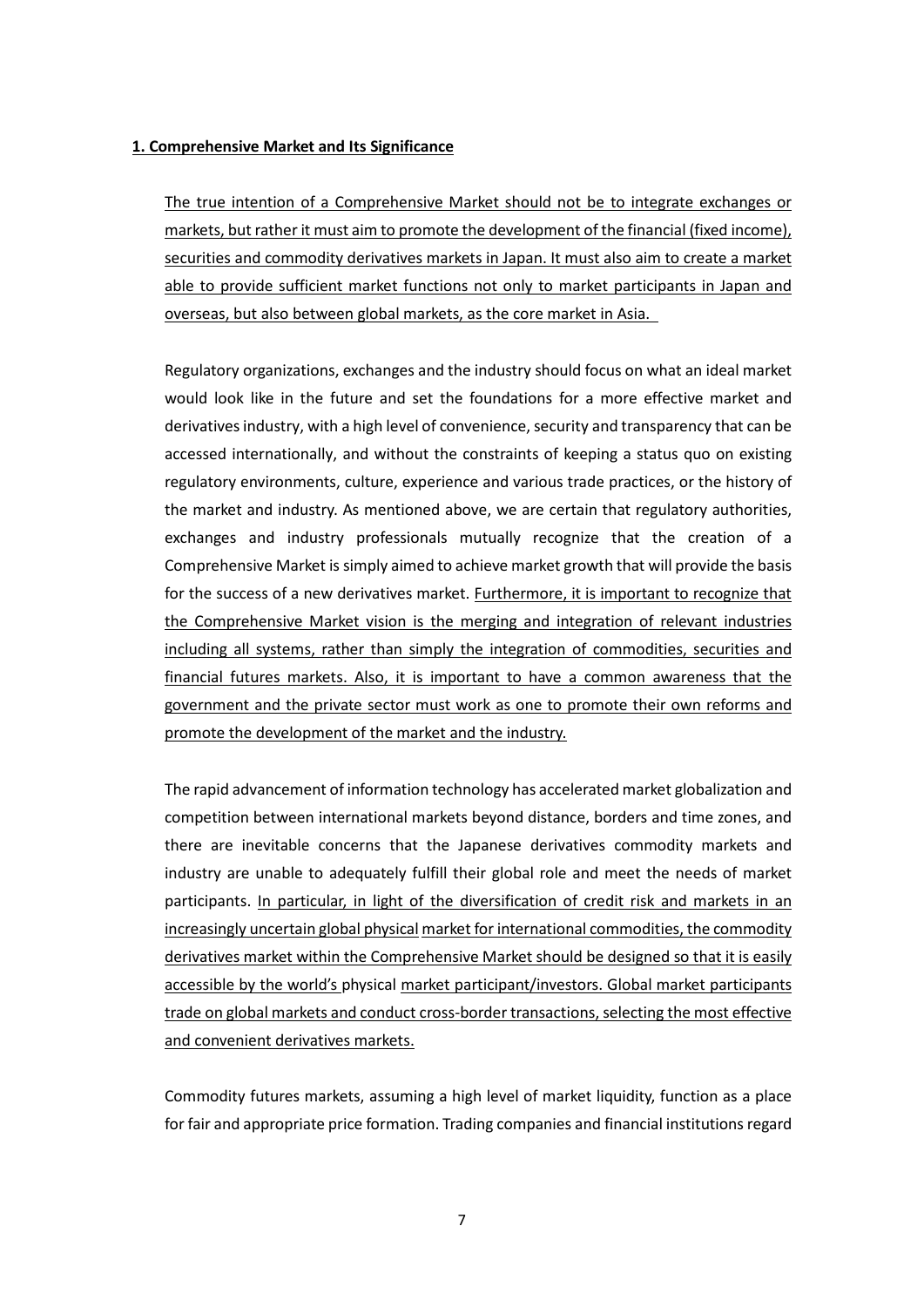listed commodity futures and options markets as places for ensuring the stable supply and smooth circulation of commodities through risk management transactions, commodity finance and structured financial instruments, as the broad meaning of derivatives markets, while securities firms and investment managers regard commodity markets as important investment venues, for the risk management of assets and for providing stable returns. That is to say, as risk management needs are more diverse and earning opportunities are sought after by commercial players, financial institutions and investors, on-exchange derivatives markets, including commodity futures markets, are recognized as an important and paramount part of the industrial and financial market infrastructure.

See question 3 of the FIAJ survey on trading venues.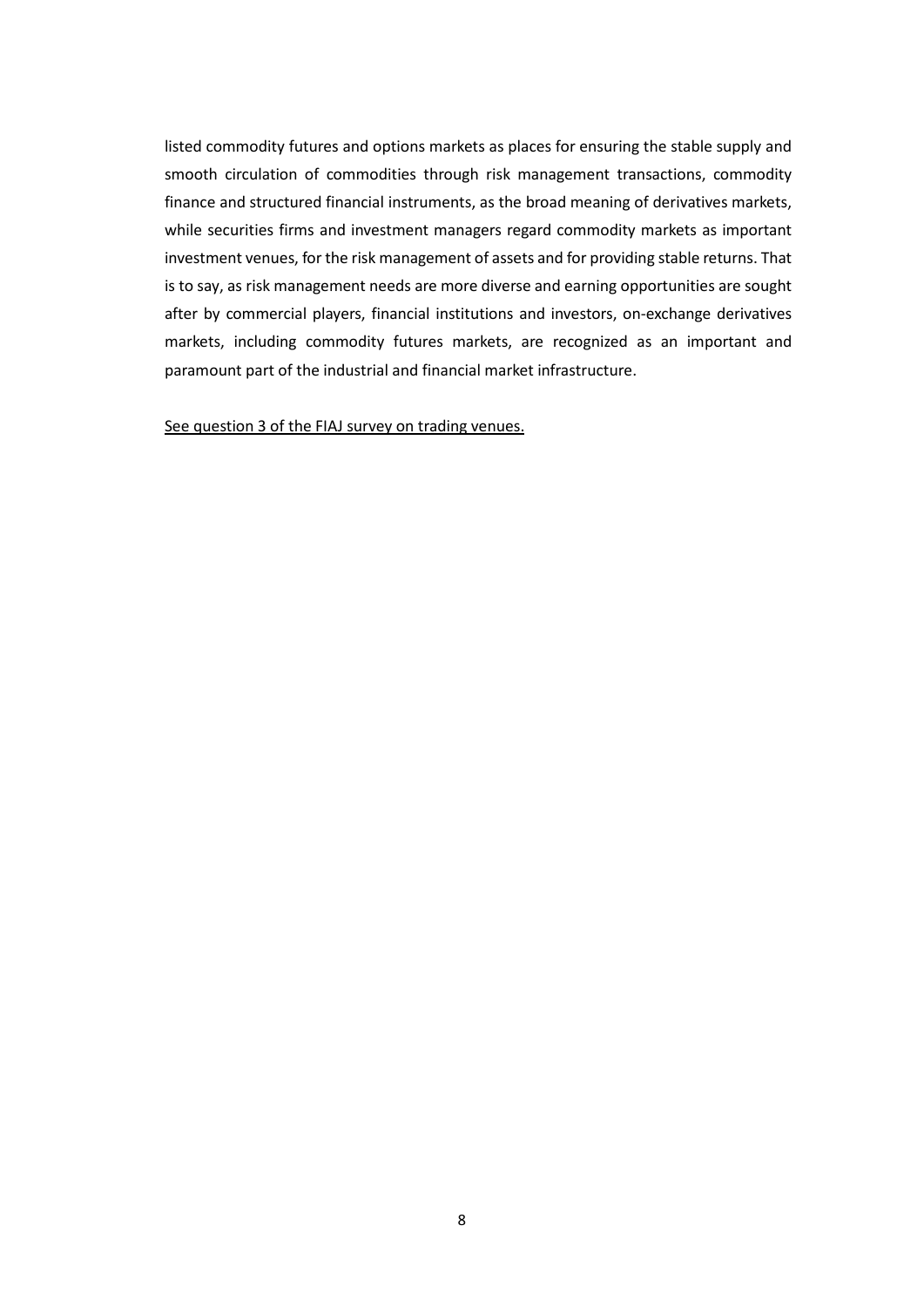#### **2. Competition and Cooperation between International Markets**

The global derivatives market that continues to develop rapidly recorded a total of 25.2 billion lots on 79 exchange derivatives markets worldwide in 2017. Looking at the composition of global markets regionally, the U.S market accounted for 8.88 billion lots (35.3% of the world market), Asia-Pacific stood at 8.80 billion lots (35.0%), Europe at 4.93 billion lots (19.6%), South America at 1.9 billion lots (7.8%) and other markets at 590 million lots (2.4%). Around 380 million lots were traded in the Japanese market. Of these, JPX (OSE) accounted for 320 million lots (84% of the Japanese market), TFX stood at 38 million lots (10%) and TOCOM at 24 million lots (6%). The Japanese market accounts for a mere 1.5% of the entire world market, and just 4.3% of the Asian market, which greatly deviates from the country's stature based on factors such as Japan's GNP compared to other countries in the rest of the world. The size of the derivatives market in Japan is smaller than in neighboring countries and even smaller than in some emerging countries, which is due to a prolonged slump in the commodity futures market.

FIAJ has maintained its mission of developing the exchange derivatives market in Japan throughout the years, and has repeatedly proposed and supported the early creation of a Comprehensive Market since it made its first recommendations to the Council on Fiscal and Economic Policy in July 2007. During that period, the growth rates of the world's exchange derivatives markets, and particularly the Asian markets, have far outpaced the growth rate of the Japanese market, and the size of the Asian market has reached the point where it now holds one of the largest shares of the global market. In particular, the rapid development of the commodity futures market in China is outpacing the U.S. commodity market and may develop as an international benchmark market representing Asia, thanks to the internationalization of the energy, non-ferrous metals and grain markets in the near future, with the potential to expand to become a massive commodity market center in the Asian region. One example is the steady growth of trading volume in the front months of crude oil futures that began trading last March (2018) for the first time in China's history, achieving in less than one year since its launch an astounding tenfold increase in trading volume. The initial daily volume of 30,000 lots at launch increased to more than 400,000 lots recently, equivalent to approximately three times the volume of the (whole) Japanese commodity futures market. In this respect, the development of the Chinese market, which has an abundance of people within the government and industry with practical experience in European and U.S. futures markets, is the greatest threat to the Japanese market aiming to become the core market in the Asian region.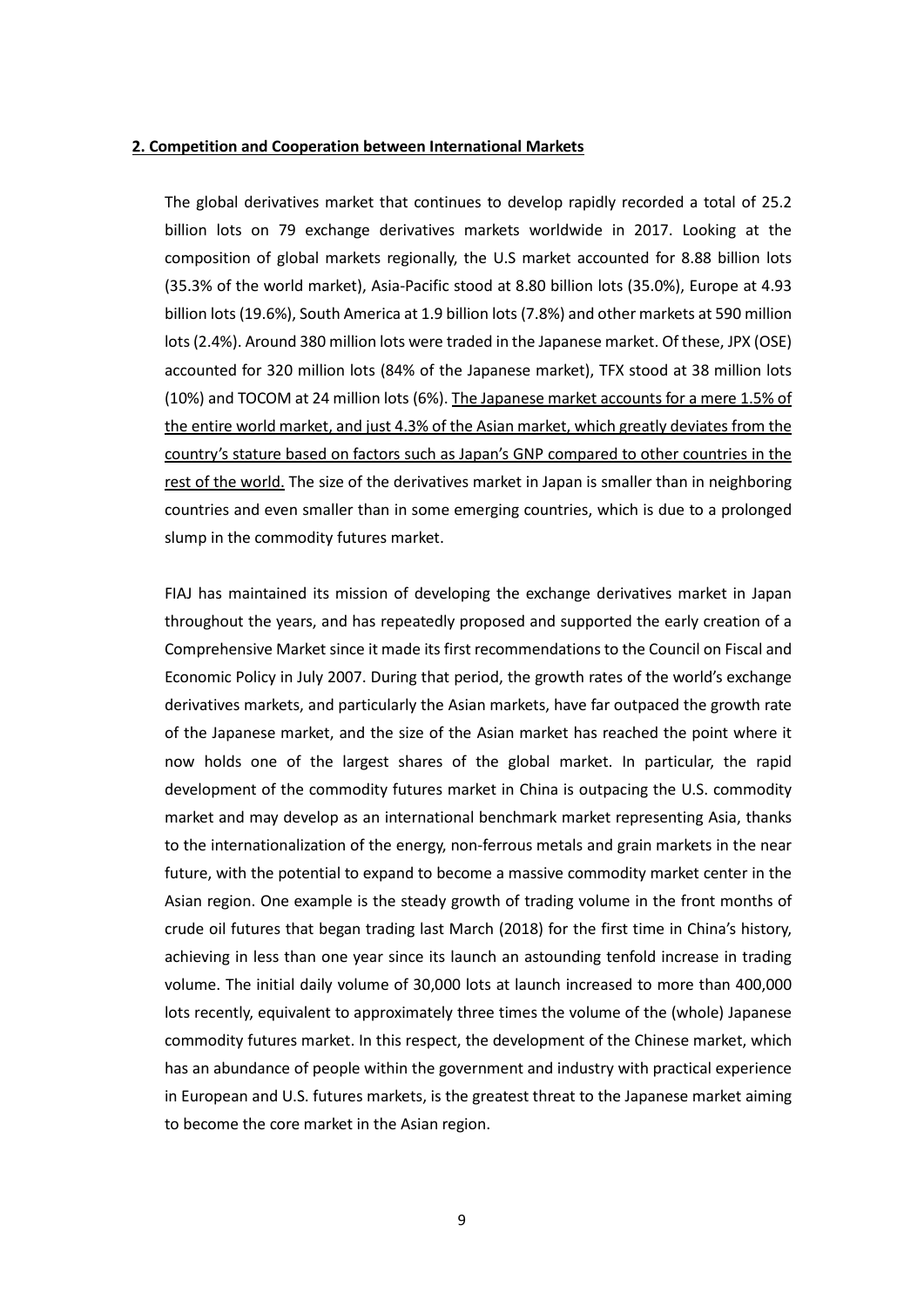A market globalization strategy is essential for the development of the Japanese commodity market. Rather than simply monitoring and focusing on competition between international markets, beneficial cooperation between markets is believed to be important. The basic development element of the commodity futures market is the physical market. That is to say, while many hold the view that the size of a physical market as a producing and consuming country is determined by trading needs, a recent trend among market participants is to seek a market with highly efficient stable clearing functions without being limited to or to focus on more than the exchange price formation function. Precedents for this can clearly be found in the development of SGX and LME as so-called "intermediate markets" that are in neither large-scale producing nor consuming countries. The most beneficial and effective choice for a commodity futures market in Japan is to aim to be a commodity futures market established as a centrally cleared market using the synergies of the international position of Japan, which has a more stable economic environment and creditworthiness.

In order to achieve this, in addition to expanding the financial base of the exchange and clearing organization, FIAJ proposes that it is important to:

(1) create a system that expands the service network through clearing participants (members);

(2) seek flexibility and diversity in membership types (market participants), such as the separation of market (trading) members and clearing members, and having members limited to specific commodities and other comprehensive members;

(3) constructively review systems for domestic and foreign agents, particularly having a clear understanding of regulatory environments in the relevant countries of foreign commission merchants (brokers), and also create a robust communication and management system for dynamically exchanging information with foreign regulatory organizations;

(4) promote the realization of segregation of assets of Japanese clients overseas (already implemented for commodity derivatives transactions) in addition to the diversification of Japanese and foreign client transactions through Japanese commission merchants; and (5) seek broad cooperation with international markets including the Chinese market.

See question 6 of the FIAJ survey on market membership structure.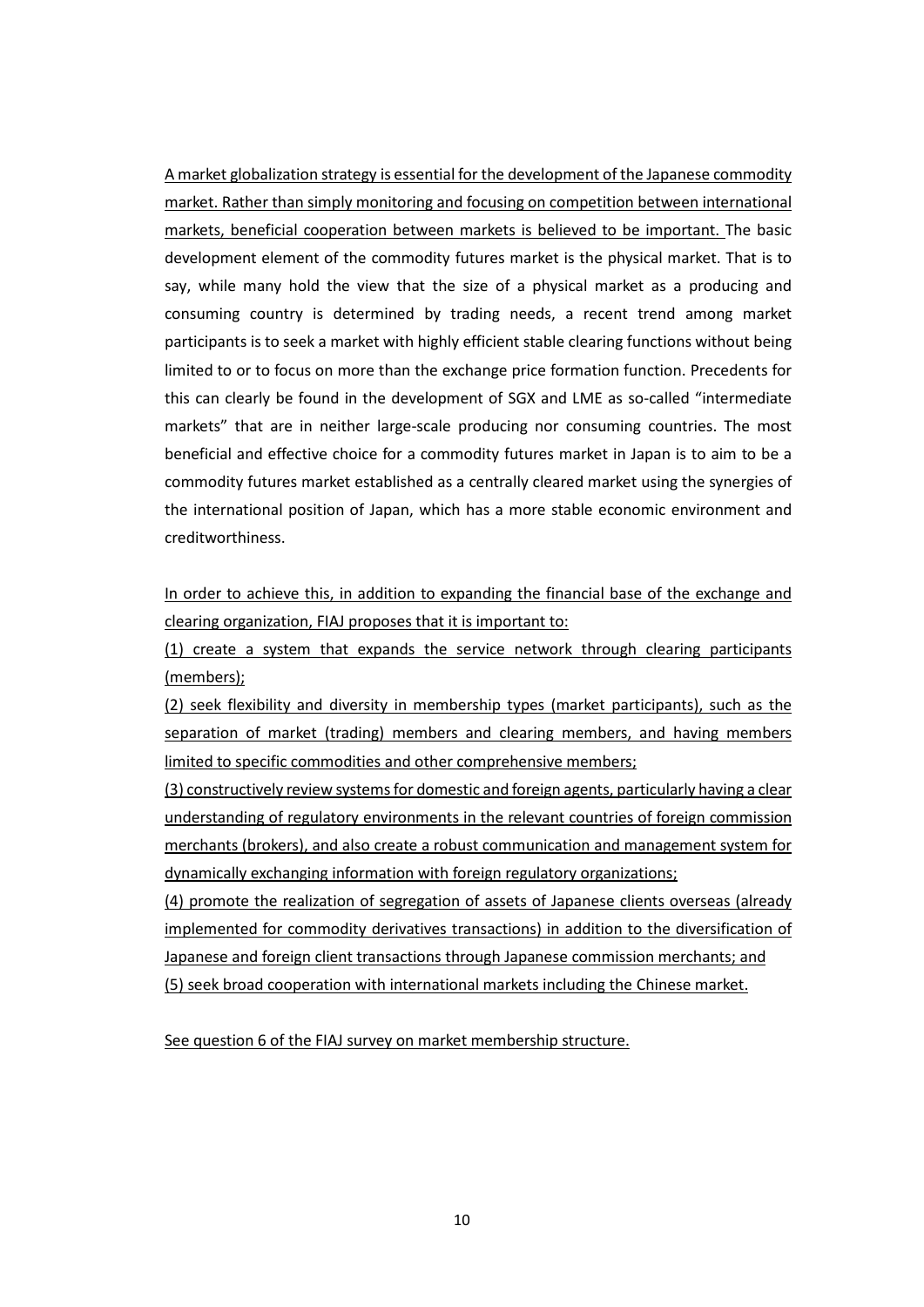# **3. Issues with Development of Derivatives Market Including Commodity Futures Market**

# **(1) Unification of Regulatory Environment (Laws, Regulations and Regulatory Organizations)**

The Japanese commodity futures market is highly dependent on foreign sources for the supply of resources essential for the lives of the Japanese people. Ordinarily, commodity futures markets aim to bring resources shared by the world closer by listing resources on each other's commodity futures markets. Based on this, the commodity market prices made public in each country and region participate in and reflect the price formation on foreign derivatives markets by communicating their respective participants' views to the world's various markets.

In order to do this, it is important to attract many investors and market participants that are international commission merchants (brokers) <sup>1</sup> or trading companies and commercial players, who are broadly participating in various international markets, to the Japanese commodity futures and options market so that they will not only contribute to the development of the market, but also play a very important role in reflecting the Japanese people's view of market prices on international markets. In addition to establishing the market environment required to do this, there is a pressing need to educate and recruit many human resources as well.

Despite the fact that the economic functions and objectives of derivatives markets are the same regardless of the type of listed product (commodities, securities or financial instruments), the regulatory environment in Japan has for many years been separated into product groups due to the emphasis on the physical markets (so called "silo regulations"). The establishment and design of a unified regulatory environment before the proposed creation of a Comprehensive Market is an important step toward the smooth organization and success of the Comprehensive Market. (See below 5. Monitoring between Commodity Derivatives Markets and Physical Markets).

*<sup>1</sup> International commission merchants (brokers): Commission merchants participating in the world's major derivatives markets, which are commission merchants with the authority to simultaneously participate in the* Japanese market and international markets (global FCMs), many of whom are active in Japan as securities firms, *investment banks and participants in the JPX markets. Many international commission merchants have a history of participation on commodity derivatives markets as clearing members of on-exchange derivatives markets in foreign countries.*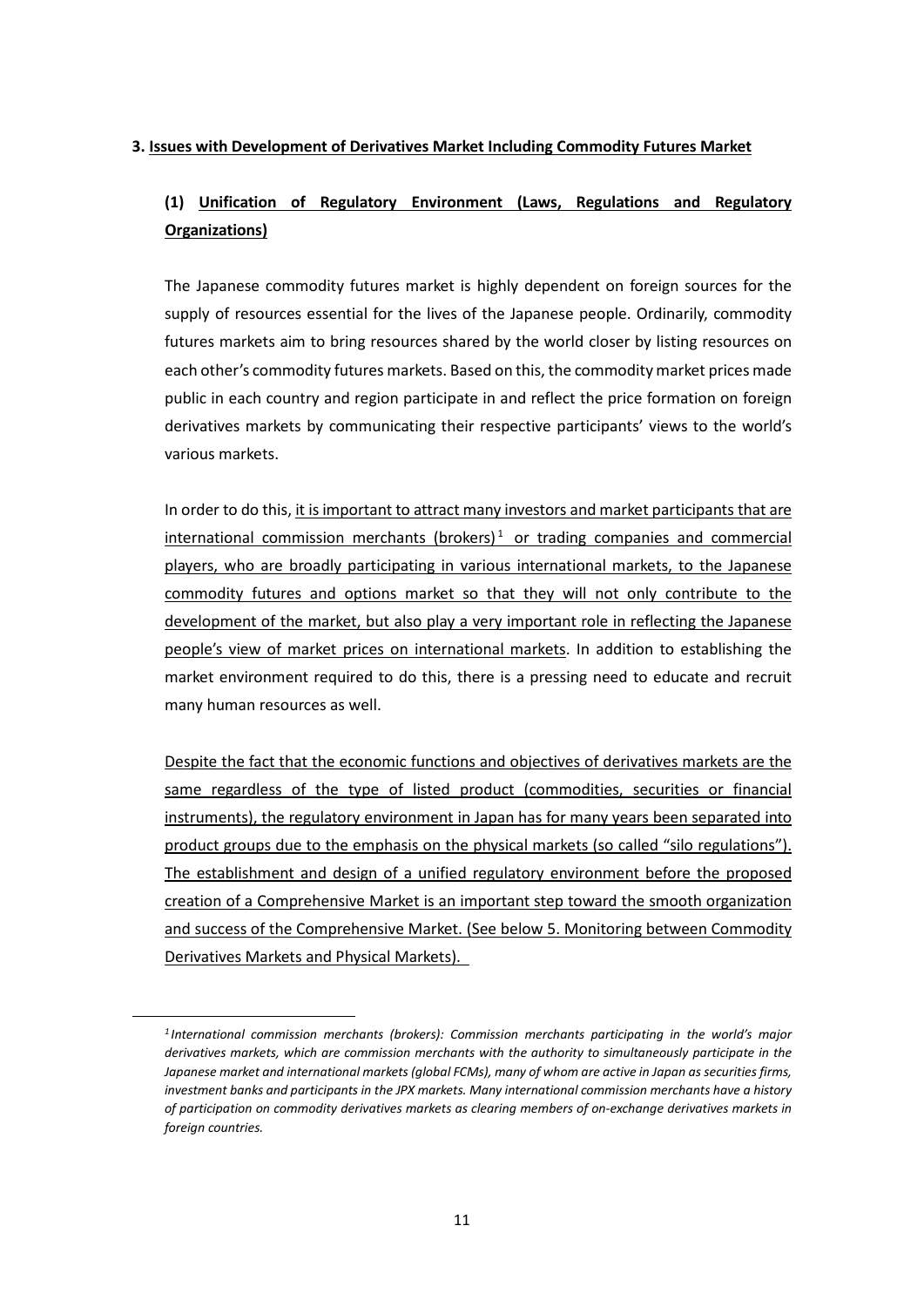The Japanese commodity derivatives market has one of the longest histories in the world, and is a venerable market that was designed based on the wisdom and efforts of our predecessors. However, another aspect is the negative heritage from past errors made in efforts to improve the market, which are still impeding market development.

As indicated in the *FIAJ survey*, unification of the regulatory environment including the integration of laws, regulations and regulatory organizations is the issue that respondents have the strongest desire to address and is also mentioned as the most important matter required for the creation and success of a Comprehensive Market.

See question 1 of the FIAJ survey on products. See question 5 of the FIAJ survey on the regulatory environment.

# **(2) Integration of Financial Derivatives Market and Commodity Derivatives Market**

Along with a low trading volume, the number of participating business operators, including market participants and investors, such as foreign commercial players and high-speed traders, active in the Japanese commodity derivatives market is low compared to other global markets. There is therefore great theoretical potential for market growth. Under such conditions and based on an analysis of data in Japan, although foreign clients account for more than 50% of market volume and show rapid growth, there is an ongoing vicious cycle of declining trading of commodity derivatives by domestic clients due to a decline in the number of commission merchants (brokers) and sales representatives in the commodity derivatives market.

Furthermore, the number of commodity commission merchants (brokers) capable of handling transactions from foreign clients is limited, and much of the market trading volume is severely concentrated on certain market participants as a result. Ordinarily, market prices formed by a wide range of diverse market participants both in and out of Japan promotes the use of transactions as they are perceived as valuable benchmark markets. In particular, arbitrage transactions between markets function to correct disparities between markets and time differentials for commodity derivatives markets listing the same (or similar) international commodities. Arbitrage transactions are also important transactions for reflecting Japanese market prices in international markets. However, the ability of market participants in the Japanese commodity derivatives market to reflect Japanese market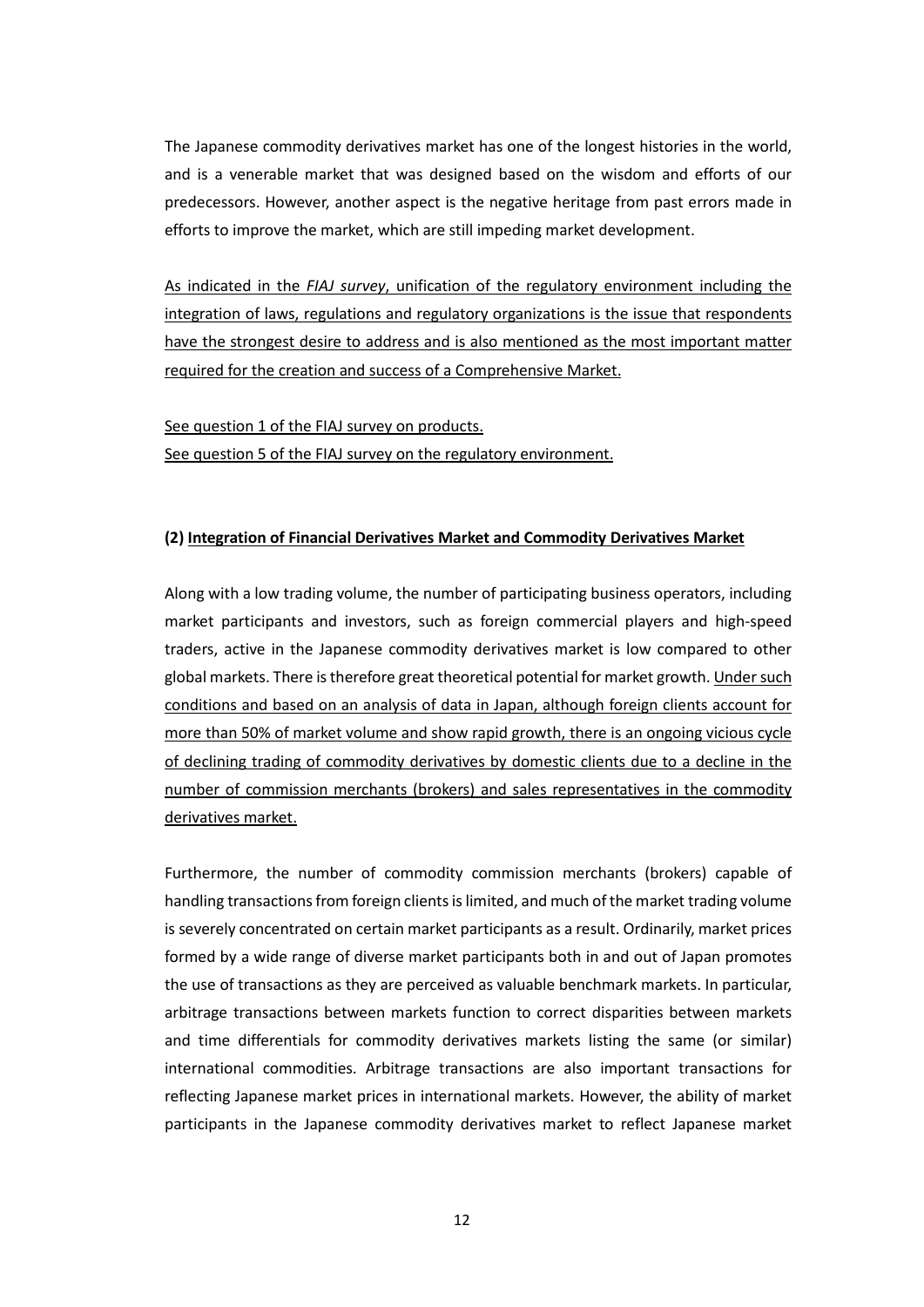prices on international markets is currently very limited. A clear conclusion of the survey is that there is a very strong desire to participate and increase transactions in the commodity market assuming that the problems related to entry into the Japanese commodity derivatives market are eliminated by a Comprehensive Market, with comprehensive international commission merchants (brokers) and market participants. This is expected to promote market liquidity and lead to a globally operating market offering services to a diverse clientele through Japanese and overseas networks.

One of the main differences between on-exchange commodity derivatives markets and physical markets is that, for the latter, the goal is to provide a stable supply/demand of the commodity, whereas the commodity derivatives markets are focused on managing market risk and counter-party risk, as well as the formation of fair market prices. There are two types of settlements available for transactions in the commodity futures markets: cash settlement through offset and physical settlement by delivery (except for index futures). Offset settlements account for most of the transactions in the futures market and create highly liquid markets, hence making it possible for the futures market to fulfill its core functions. Furthermore, although commodity futures markets are not originally designed for the purpose of making delivery of physical commodities, the physical delivery settlement function not only serves to manage inventory risk, but also increases risk management functions and price formation functions in the futures market by strengthening the linkage of prices between physical and futures markets.

Putting aside the specific historical background of Japan, commodity futures markets are ordinarily thought to be financial risk management markets as shown by the functions/objectives and type of trading they offer. In Europe and the United States, which have advanced derivatives markets, there is no independent "commodity futures industry." The industry is positioned as a part of the financial services industry in the broad sense of the term, and operations are carried out under the regulatory environment for the unified derivatives market.

#### **4. Japanese Commodity Derivatives Market from Viewpoint of Foreign Market Participants**

#### **(1) Historical Background of Market**

The Japanese grain and precious metal futures markets were world-leading markets ranked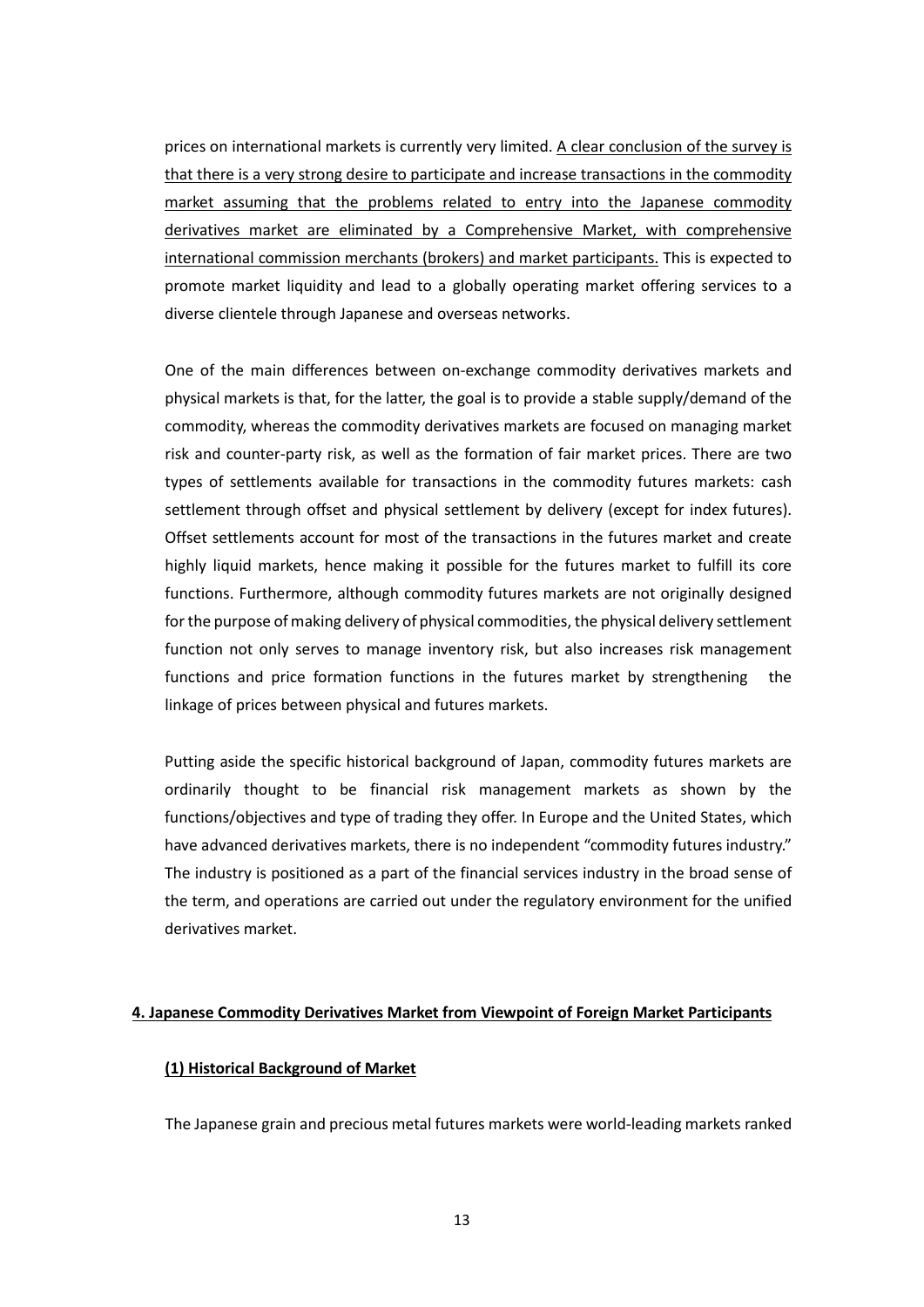in the top five globally in terms of trading volume in the mid-1990s. They accounted for 60 to 70 percent of the Japanese futures market trading volume including financials and securities. Even now, Japanese trading companies, foreign commercial players and institutional investors engaged in global operations continue to have needs for hedging transactions. However, many of these market participants and clients have moved from the Japanese market to foreign markets such as COMEX, NYMEX, CME and LME. Also, most transactions in which orders are issued by foreign commercial players and other investors in global markets by-pass the Japanese market and are concentrated in commodity market transactions in countries outside of Japan. Major market participants have already entered the Chinese markets or have been reported to be seeking to enter these markets.

In addition, based on the recent trend of managing the risk of these transactions during the Asian time zone, there is a possibility that these transactions may move to the Chinese market if there is an increased international dependence on, and globalization of, the Chinese market in the future. The time remaining for the Japanese market to become more internationally competitive is limited.

#### **(2) Issues in Commodity Derivatives Markets**

The problem currently faced in the Japanese commodity futures market is not a market slump caused by fundamentals such as supply and demand for commodities. It can better be explained as being caused by market inefficiencies. In the European and U.S. markets, transactions made by diverse market participants, including commission merchants with accessto many international markets, creates effective market liquidity that forms the basis for the market to function. The trading efficiency of market users is higher than that in the Japanese market, enjoying lower trading costs in relation to trading opportunities.

Meanwhile, the Japanese commodity derivatives market has unique regulations and product designs aimed at public investors, driven by the continued existence of a market structure that is reliant upon public investors. This historic market structure sustains a market that has difficulty meeting the trading needs of large market users, including commercial players, or in other words – it is hard for non-public investors to use the current commodity market with such high transaction costs. Under these conditions, it is difficult for an internationally recognized and utilized Asian benchmark price to exist in the Japanese commodity market today. It is thought to be difficult for trading participants to form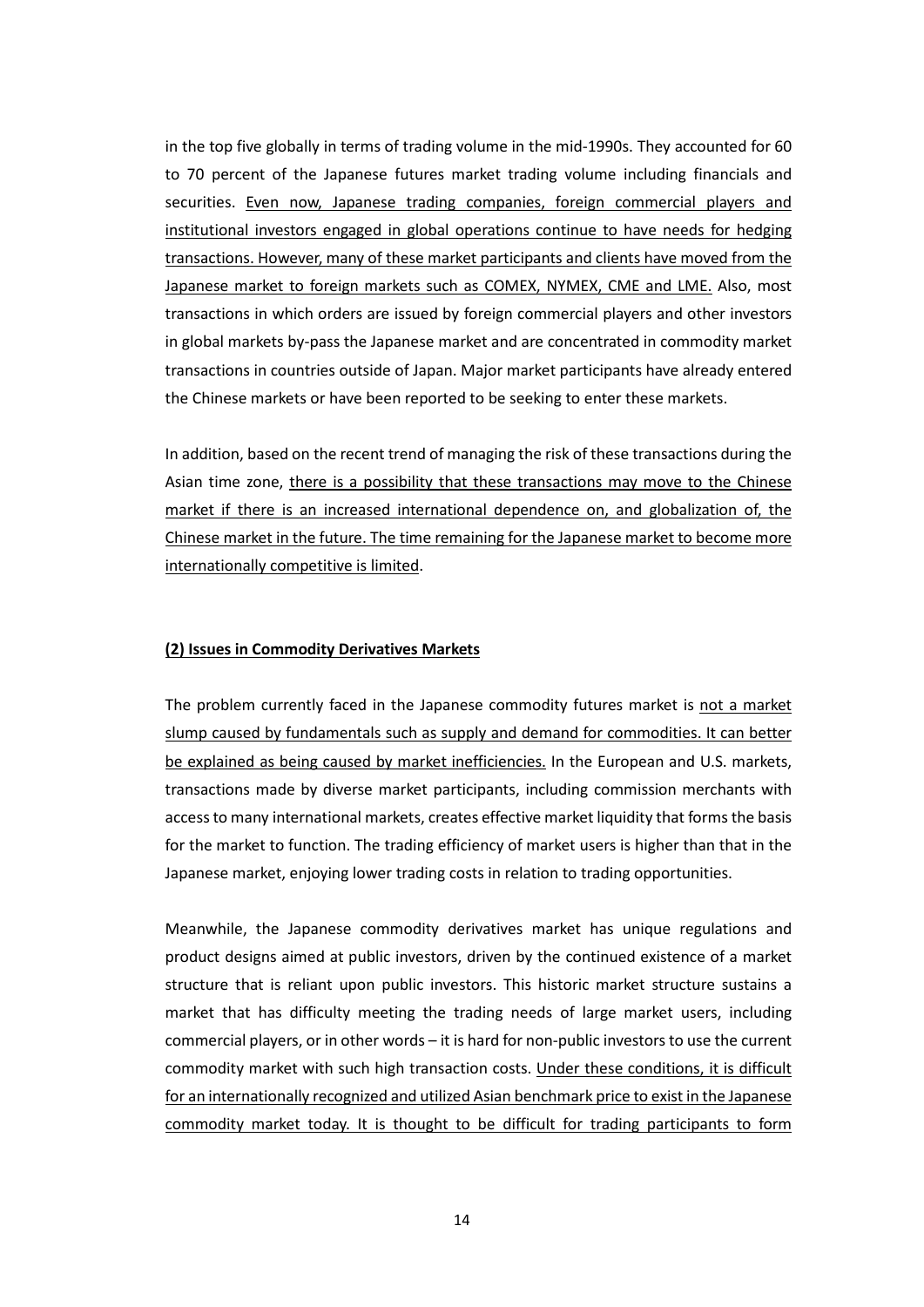benchmark prices other than by diversifying the commodity derivatives market from its structure today.

# **(3) How the Comprehensive Market Could Bring Back the Lost Commodity Derivatives Market**

# **Case Study of TOPIX Index**

Prior to making TOPIX futures available on the OM platform, participants had to connect to the TDEX system to trade TOPIX futures. At that time many participants could not justify the additional infrastructure and control costs versus the reward of trading the TOPIX index product (in addition to trading the Nikkei 225 index product), and were concerned about the need for new system investments to access TOPIX.

As a result, the number of participants in the TOPIX market was lower than the number of participants in the Nikkei 225 market. After the migration of TOPIX to the OM platform, the number of participants trading on the TOPIX market increased, and the average annual volume increased as shown in the figures below. This was because participants could avoid the economic burden to participate in additional products because they could trade various products using a single platform.

| <b>Total contracts</b> |              |              | Platform | 4-year average |                   |
|------------------------|--------------|--------------|----------|----------------|-------------------|
| Year                   | <b>TOPIX</b> | <b>TOPIX</b> |          | <b>TOPIX</b>   | <b>TOPIX mini</b> |
|                        |              | Mini         |          |                |                   |
| 2010                   | 14,451,751   | 1,044,343    | TDEX     | 16,741,619     | 1,742,601         |
| 2011                   | 14,608,165   | 621,569      |          |                |                   |
| 2012                   | 15,192,439   | 2,148,039    |          |                |                   |
| 2013                   | 22,714,121   | 3,156,452    |          |                |                   |
| 2014                   | 20,877,250   | 4,743,111    | OΜ       | 22,533,630     | 3,909,310         |
| 2015                   | 22,303,956   | 4,314,181    |          |                |                   |
| 2016                   | 22,560,705   | 2,955,098    |          |                |                   |
| 2017                   | 24,392,610   | 3,624,850    |          |                |                   |

Fig.1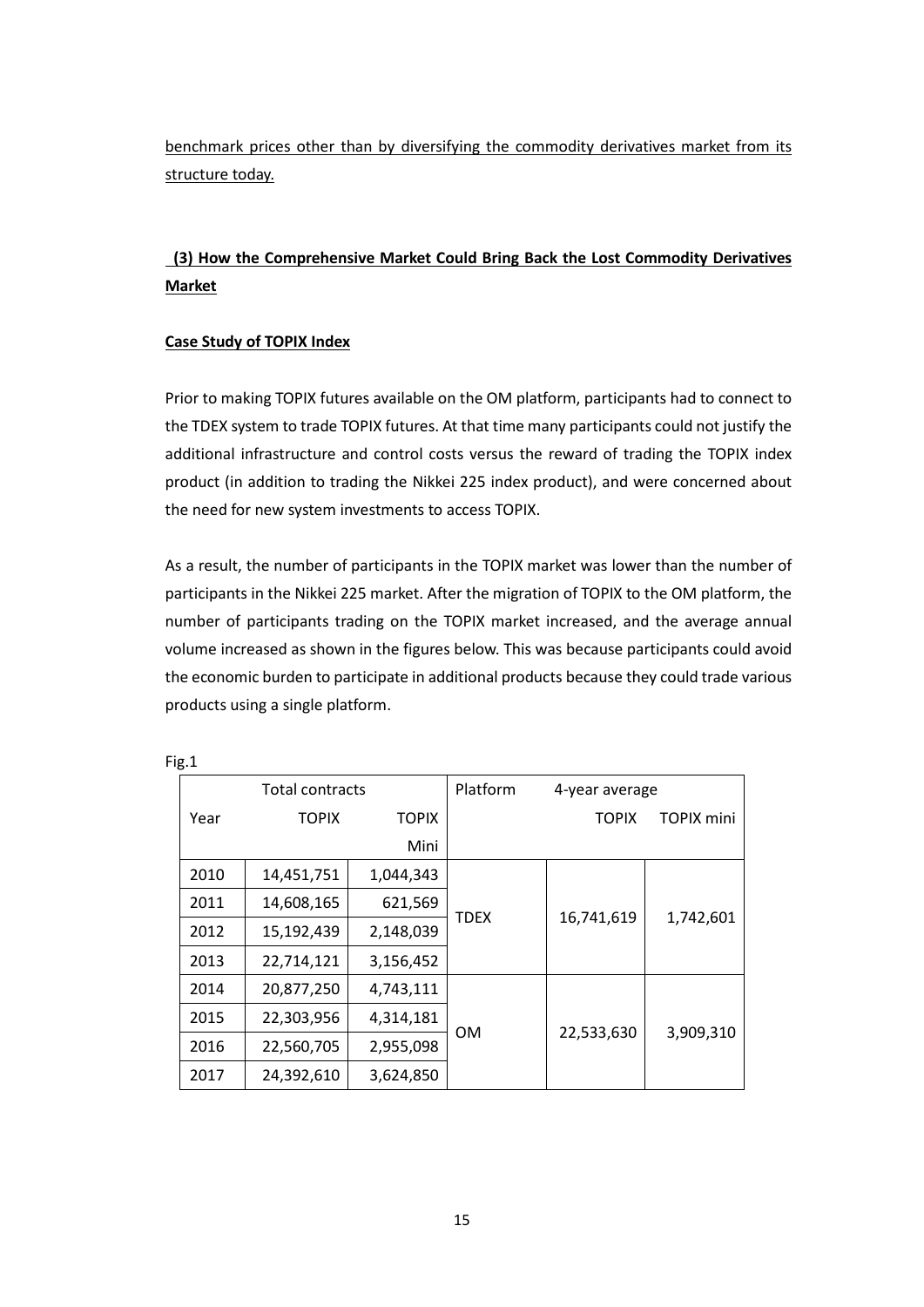Further analyzing this example, the following changes to market participation were observed:

- (a) Participants who previously did not access TDEX, but had historically invested strongly in OM trading infrastructure, used their sophisticated OM set up to trade TOPIX.
- (b) Participants with access to the OM platform, who had lots of experience trading arbitrage of Nikkei large versus mini, and Nikkei OSE versus SGX, immediately started trading TOPIX large versus mini arbitrage and TPX versus JGB arbitrage. After the migration of TOPIX to OM, these arbitrage players immediately became 'top rank' in the TOPIX volume statistics.
- (c) The participants connected to OM with abundant experience with the Nikkei index, TOPIX index and JGB markets, became increasingly active in trading on other markets listing these products.
- (d) Due to the synergies created between the distribution channels of the OSE market and the TOPIX market, there was an acceleration and increase in trading by institutional investors, proprietary traders and public investors.

Additionally, smaller Japanese brokers, who had been hesitant about the capital investment to create new infrastructure, could enjoy the benefits of increased opportunities due to the growth of the market and because TOPIX trading costs were substantially reduced. Smaller Japanese brokers benefited from these synergies proportionately more than larger brokers in this respect.

# **(4) Does the TOPIX Case Study Apply to Commodities?**

There are 117 securities brokers who are members of JPX. Of these JPX member brokers, only eight are also members of TOCOM, and 2/3 of these eight occupy a large portion of the total volume on the TOCOM markets today. The 109 brokers, including foreign brokers, who are not currently members of TOCOM could have access to commodity derivatives markets if they were available in a Comprehensive Market. According to the results of the FIAJ survey, large foreign brokers participating in JPX (OSE) in Japan with abundant experience and enormous international networks in foreign commodity derivatives markets are (1) brokers that do not participate in the Japanese commodity derivatives market at all at present, and/or (2) brokers for whom foreign subsidiaries within the same group perform commission business for commodities listed on foreign commodity exchanges for Japanese investors. These brokers have a great desire to participate and see more active trading in a derivatives market within an internationally focused Comprehensive Market in Japan.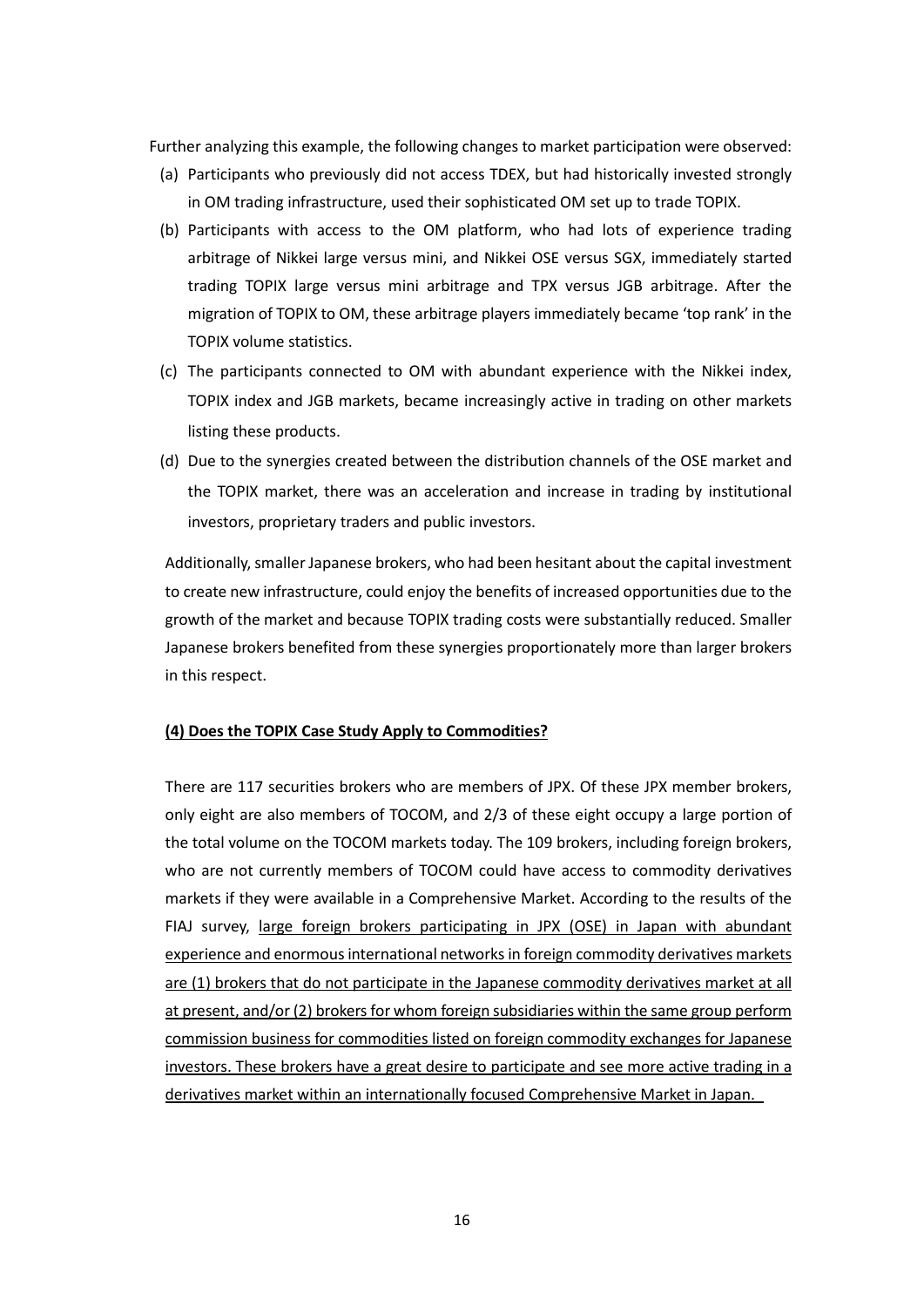Furthermore, FIAJ believes that of the 19 large foreign commission merchants currently active in Japan, the 16 that do not currently participate as commission merchants on the Japanese commodity derivatives market intend to consider participation assuming integration of the market and integration of the clearing organization, and that the number of participants in the Japanese market would increase rapidly.

Considering the above situation, although the contract specifications of products traded are different (between commodity products traded in Japan and the rest of the world), the synergies and growth experienced in the TOPIX market mentioned above could serve as a reference for the development of the commodity derivatives market.

See question A1 of the FIAJ survey on products.

# **(5) Elements Expected to Add to Market Expansion**

The activities of the previously mentioned 19 foreign brokers and the major Japanese brokers not only include various and influential buy-side clients, such as Japanese and foreign financial institutions, insurance companies and hedge funds, as well as attracting their own clients' transactions to the Japanese market, but also include conducting global wholesale clearing operations for clients that are brokers (FCMs) subject to foreign regulations through *omnibus accounts 2* .

Omnibus accounts make it possible to provide services to foreign clients, such as foreign hedge funds and commercial players, which are difficult for Japanese commission merchants to directly access. Omnibus accounts create an organized network for the further expansion of commission operations with foreign brokers who are themselves unable to participate in the Comprehensive Market as clients of a licensed broker in Japan. Omnibus accounts are an important strategic factor for expanding inbound customer operations. These omnibus accounts are essential to a market network that has become established in global derivatives operations as a bridge connecting international markets. Furthermore, it is believed that this will increase access to foreign markets for Japanese commission merchants, foreign investors and domestic investors, and also accelerate outbound

<sup>&</sup>lt;sup>2</sup> Omnibus account: a common practice whereby an account is established and carried by one broker for another broker's multiple customers' transactions. In this case, customer transactions of a foreign broker regulated by their jurisdiction or their regulator would be carried in an omnibus account by a member of the Japanese market. This can help expand a global network connecting international markets for clearing transactions on behalf of clients in the *Japanese commodity markets.*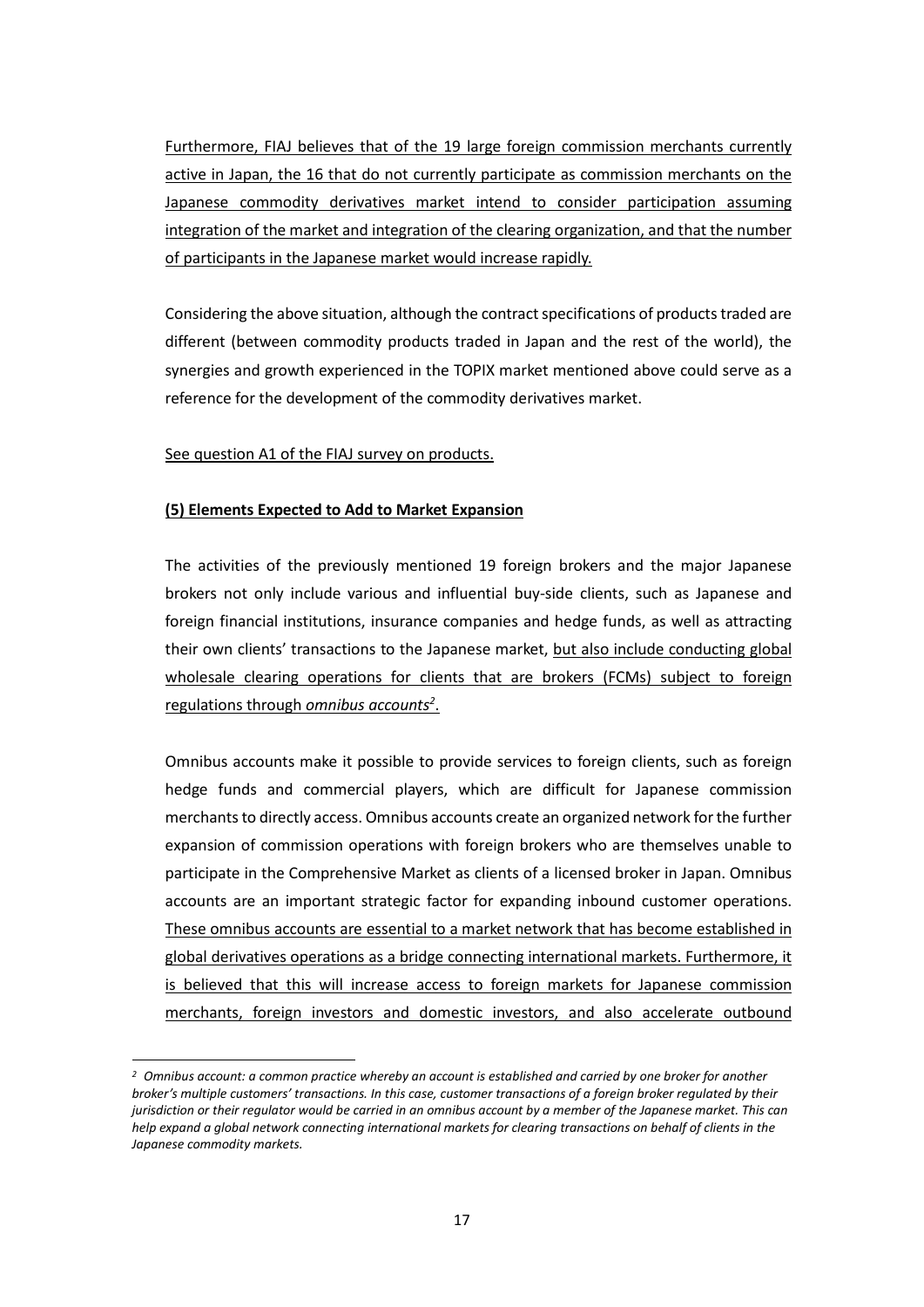#### transactions, including arbitrage transactions between Japanese and foreign markets.

Many online brokers in Japan and especially overseas offer a wide range of smaller-sized ("mini") financial products to their customers, but it is currently difficult to participate in the Japanese commodity derivatives market due to their budget constraints and their consideration of returns after the investments required for additional infrastructure and connectivity. New participants in the commodity derivatives market will be able to provide market access to these online brokers in Japan and overseas through omnibus accounts, as clearing transaction participants in the Comprehensive Market.

# **5. Monitoring between Commodity Derivatives Markets and Physical Markets -Relationship between Futures Market Regulatory Administration and Underlying Physical Market Industry Regulatory Administration**

The difference between a futures market and its corresponding physical market is that the objective of futures market is price discovery and risk management and the objective of physical markets is the smooth supply and distribution of commodities. Both of these objectives are publicly managed by the government. The derivatives markets simply utilize high market liquidity to serve as a market that facilitates the physical (spot) market price fundamentals, which is aimed at smooth distribution and supply of a commodity. This is achieved by the futures market providing a fair and reliable market price discovery function for a certain period in the future, and by reducing and mitigating the risk of market price fluctuation. Therefore, it is important that the regulatory administration related to futures markets is effectively separated from physical market regulatory administration.

The management of the relationship between intermarket prices and the physical market is very important for the futures market regulatory administration, and the *gensaki* (repo) market prices inevitably fluctuate based on fundamentals reflecting the actual state of supply and demand of common commodities that are traded inter-market. Prices in futures markets are determined for a certain period in the future based on physical/spot prices by reflecting charges such as warehousing, insurance, transportation and interest, considering that the physical delivery will take place at a certain time in the future. Additionally, supply and demand factors unique to specific commodities, including the market price of similar/substitute commodities and seasonal supply and demand, also have an influence.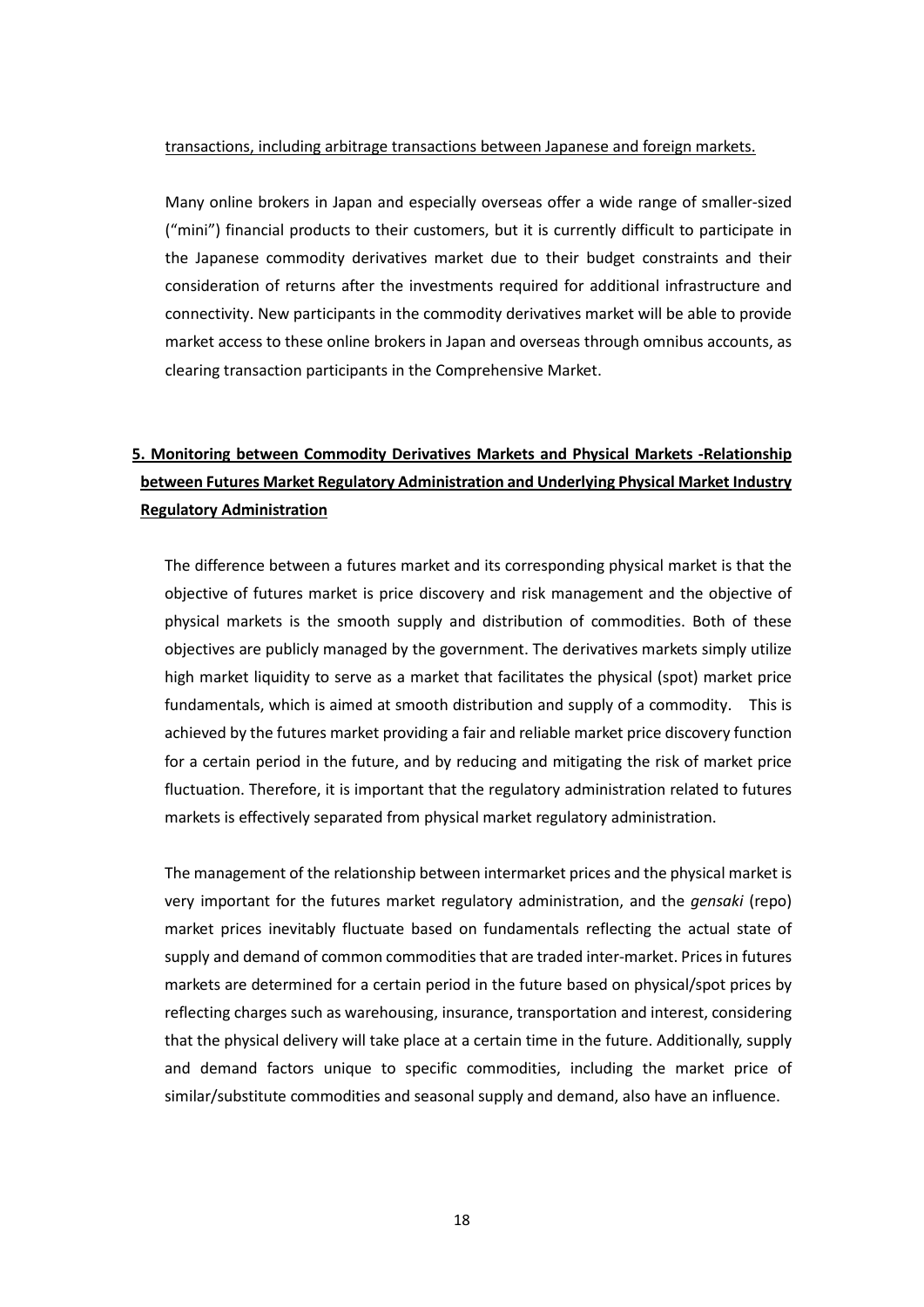As a result, the settlement price in the futures market is similar to the physical or benchmark price. Providing these market functions enables the realization of the economic functions of a sound futures market since the futures price is closely linked to the physical market price, thanks to high market liquidity that does not exist in the physical market.

Because the contract months structure of futures market provides an economic function linking prices through different time horizons, considering the cost of carry between the physical price versus each contract month price, the liquidity of market transactions between different contract months provides an important economic function forthe futures market (calendar spreads). This factor uses benchmarks and indexes based on physical trading prices of the underlying products, even for cash settled futures transactions that do not involve physical delivery. However, if the trading volume (or market liquidity) in the nearby month is low in the futures market, it is also difficult to execute hedge transactions of international commodities and arbitrage transactions between international markets. It is believed that the absence of front month liquidity in the Japanese commodity markets is an important factor leading to the withdrawal of risk managers, investment management and other market participants/customersfrom the Japanese commodity market historically.

This situation of low liquidity in the front months is thought to be created by the market and product design present in the Japanese commodity market:

(1) where smooth physical delivery settlement is difficult for domestic and foreign market participants, despite being a physical futures market, and…

(2) where there is a tendency for commercial players or hedgers to focus their trading on either the sell side or the buy side, and…

(3) in cases where excessive regulations are introduced for nearby-month market transactions, based on policies to protect investors and market functions resulting from a heavy reliance on speculative trading by the general public.

Looking at commodity futures market price fluctuation factors, although fluctuation of the physical market has a significant impact on the futures market based on the supply and demand relationship in physical price market, the impact of the futures market on the physical market is thought to be limited to internal factors (i.e: technical impact).

Under the established futures market management system, abnormal fluctuations in the market price are thought to be corrected in a short period based on the principles of the market economy. Therefore, it is very important for futures market regulatory organizations to monitor the connection between physical and futures market prices in conjunction with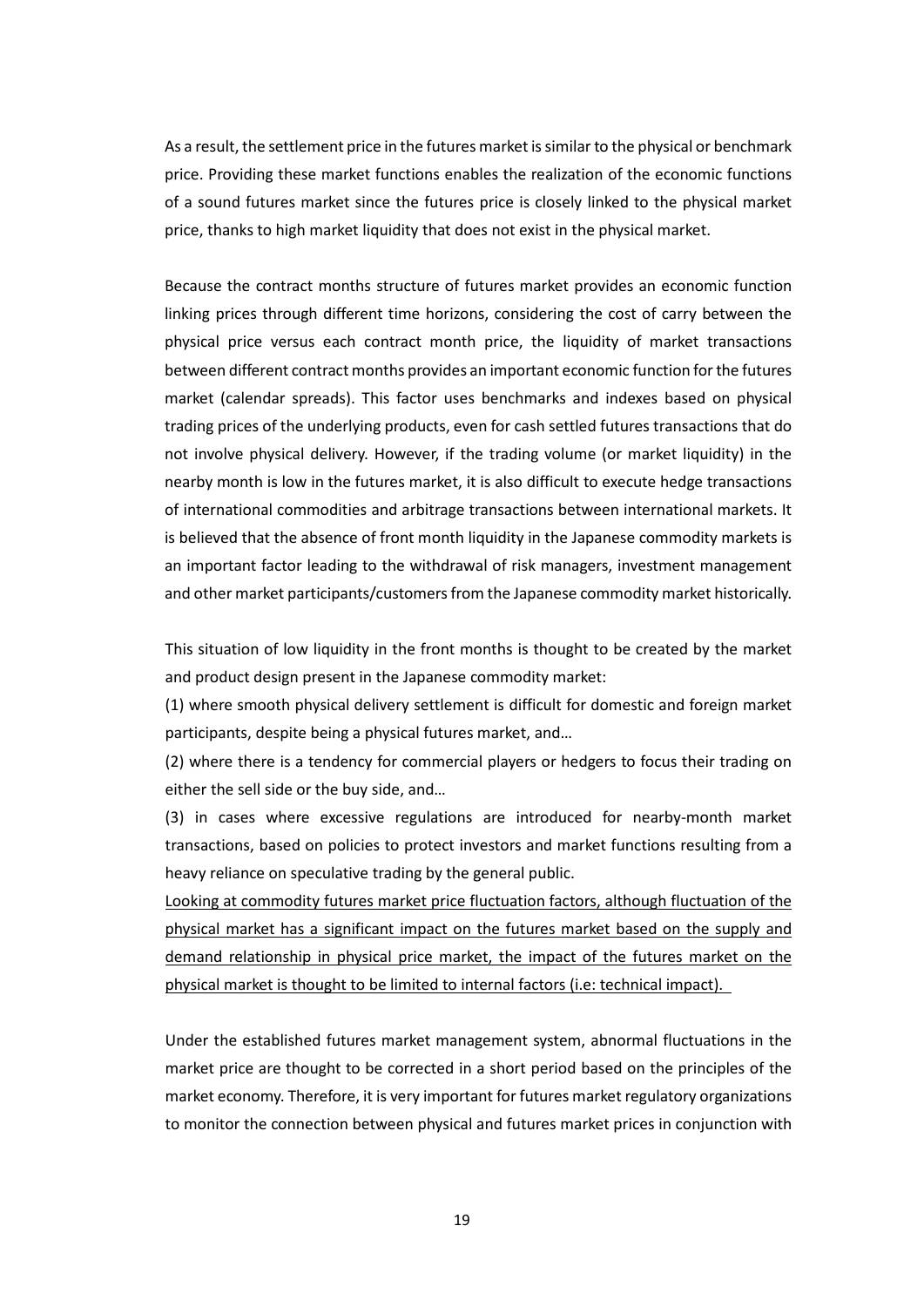physical market regulatory organizations. Those organizations should focus on preventing and addressing inappropriate market actions, such as price manipulation in both the physical and futures markets. They should create a system capable of maintaining smooth and orderly price formation and securing a secondary market in the physical and future markets. In addition, it is vital to design and build an adequate system of cooperation and collaboration between the supervisory organizations.

Although this document proposes the unification of regulation and supervision of the futures market in a single market regulation and management organization regardless of the type of instrument listed, we believe it is important to have sufficient information exchanges and sharing of problems with relevant regulatory authorities including the physical market management organization, and to prevent abnormal price fluctuations due to inappropriate activities in both markets.

Reference examples such as the cooperative system and operations between U.S. federal regulatory authorities are attached to this section. Please refer to the below websites for detailed information on and examples of cooperative systems

https://www.cftc.gov/sites/default/files/2018-09/aac\_charter092118.pdf https://www.cftc.gov/About/CFTCCommittees/AgriculturalAdvisory/aac\_members https://www.cftc.gov/About/CFTCCommittees/AgriculturalAdvisory/aac\_meetings.html https://www.ferc.gov/legal/mou/mou-ferc-cftc-jurisdictional.pdf https://www.cftc.gov/sites/default/files/files/opa/opacftcfercmou.pdf https://www.cftc.gov/sites/default/files/idc/groups/public/@otherif/documents/ifdocs/o pacftc-secfinaljointreport101.pdf https://www.sec.gov/news/press/2008/2008-40\_mou.pdf https://www.cftc.gov/About/CFTCCommittees/CFTC-SECJointAdvisoryCommittee/index.htm

# **6. Clearing Organization**

A stable clearing environment guaranteesthe performance of transactions between market participants by having the clearing organization participate as a party to clearing transactions in-between parties who trade in the market. A clearing organization also isolates credit risk related to the claims and liabilities arising between parties, and so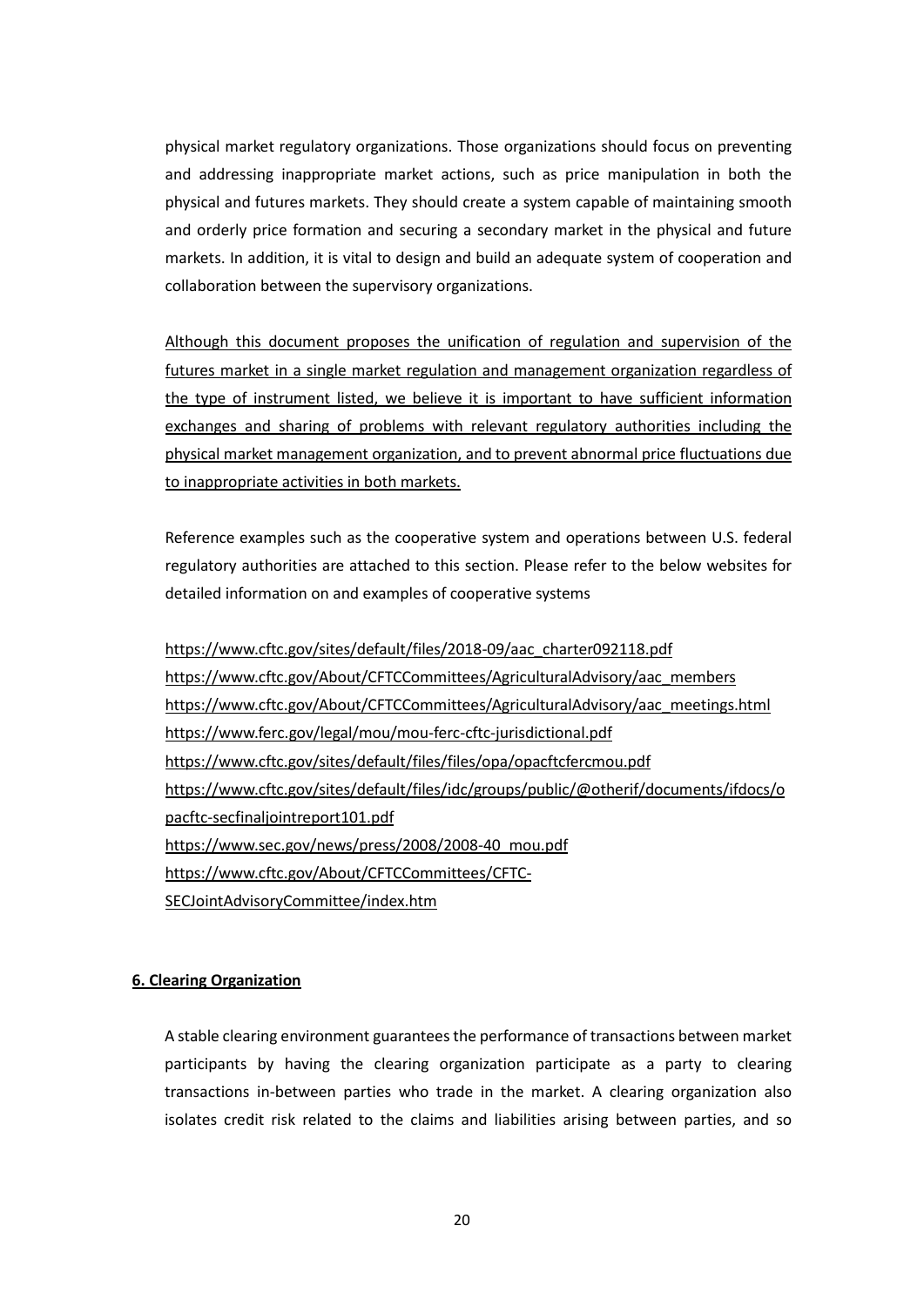guarantees the performance of transactions.

Further, in Japanese clearing organization structures, a clearing organization strengthens the preservation of client assets with a custodian function that segregates client assets from trustee assets. In addition, a clearing organization prevents the paralysis of clearing functions in excessive or unexpected market changes, ensures there are various security deposits and mechanisms for securing transactions, and provides a management system and financial base for maintaining smooth and orderly market functions.

However, there is a global trend of the financial base of clearing organizations being unable to keep pace with the rapid expansion of volume and associated risk of derivatives market transactions, and it has been indicated that the financial base of many clearing organizations needs to be further strengthened to ensure the security of the market.

For risk management as a clearing organization, the diversification of cleared commodities into a larger Comprehensive Market will regulate market price fluctuations arising from the uniqueness of commodities and synergies within the portfolios of clearing participants, effectively diversifying market risk as a clearing organization. Furthermore, clearing participants have high expectations for the application of consistent margin methodologies by a single organization, in addition to clearing transactions netting products according to portfolio risk.

In the FIAJ survey, it was found that concerns about the financial base of participants (i.e: broker members as well as exchanges and clearing houses) and the related risk management functions of exchanges and clearing organizations is a major factor in the historic limited participation of major domestic and foreign financial institutions, brokers and trading companies, etc. in the Japanese commodities market. In a Comprehensive Market, diverse clearing participants with a stronger financial base, also thanks to more participants, and a single integrated clearing organization are essential for the expansion and development of commodity derivatives in Japan.

According to survey participants from overseas, having to provide funds to multiple clearing organizations within a single country is an additional cost of funding. Many major banks operating globally are currently members of the Japan Securities Clearing Corporation and will participate in the Japanese commodity market if it is possible to settle commodities at the Japan Securities Clearing Corporation.

Furthermore, in relation to assuming final liability in the event that the clearing organization becomes insolvent (or in a financial crisis), firms are hesitant to participate in a commodity market and clearing organization with a weak financial base, and that currently has a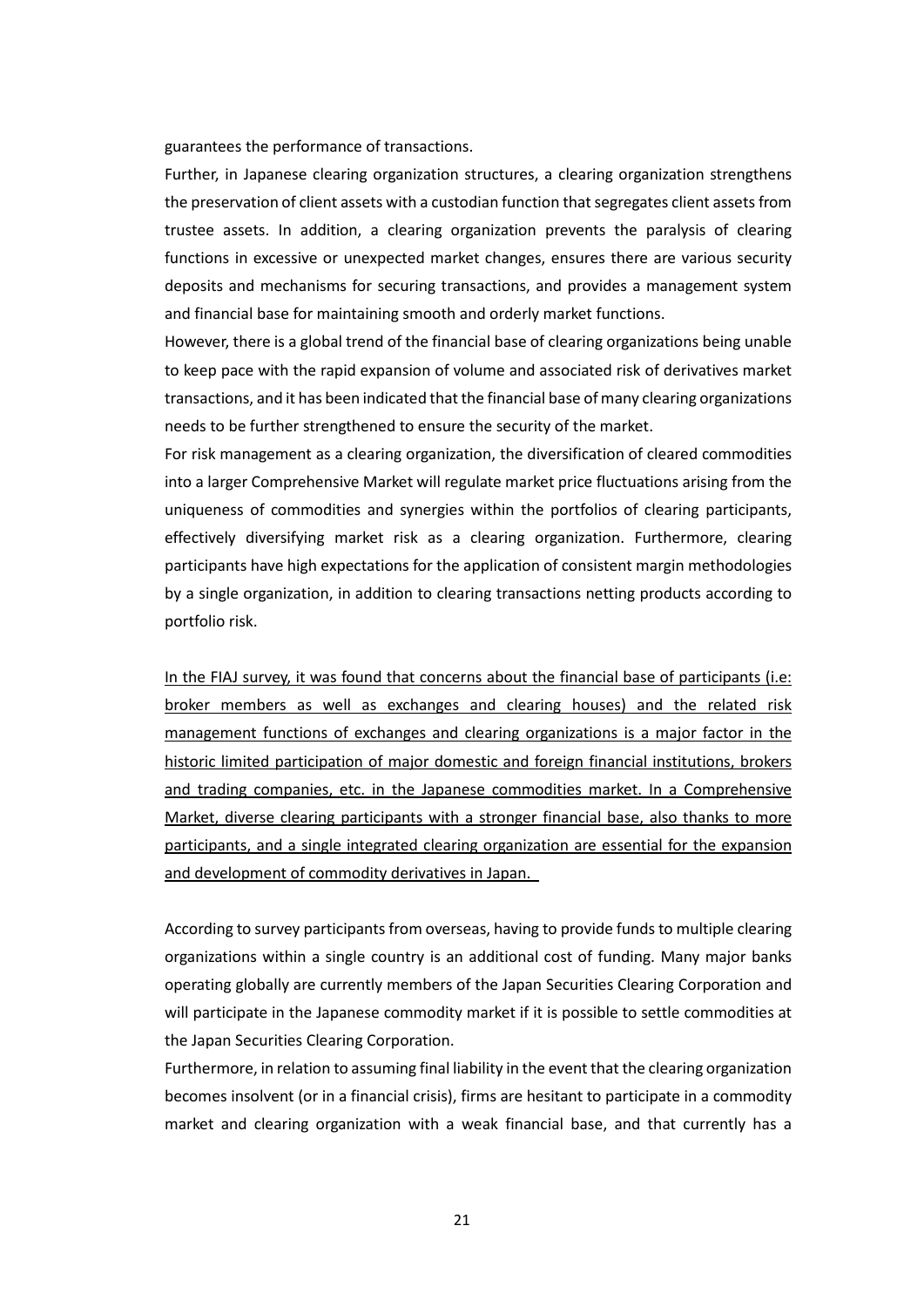potential for "unlimited liability" for the member firms. This is a concern for clearing participants and also an obstacle for new entrants, and appropriate action is expected to be taken if commodities are included in the clearing organization related to the Comprehensive Market in the future.

In this survey, it was found that clearing in a single clearing organization is essential for the development of a Comprehensive Market. Diversification of market participants including major commission merchants, major commercial players, investment management firms and high-speed traders is believed to create synergies between varied market transactions and form the basis for new market development and growth.

See question 2 of the FIAJ survey on clearing house and depository.

### **7. Impact on Japanese and Overseas Markets**

#### **Systems and Technologies**

When considering a Comprehensive Market, the impact on transactions and clearing systems must be discussed. One of the advantages of a Comprehensive Market is the simplification of a complicated environment requiring multiple system APIs to connect to multiple markets. At present, the development and maintenance costsfor multiple network infrastructures, exchange systems and clearing systems, as well as high risk levels, are reflected in high transaction costs. Furthermore, the implementation of a global-standard system and the reduction of systems for connectivity has a significant effect on minimizing the number of required contact points for entry by new market participants. A simplified environment does not simply reduce maintenance expenses, but also facilitates the development of high-quality systems because it provides a harmonious development and testing environment. This leads to the reduction of risk and costs for the market as a whole. This increases responsiveness to environmental changes in the financial market and promotes further confidence in the market because it makes BCP and system restoration easier in case of system failure or when a disaster occurs.

A simplified trading and clearing system is a great convenience brought about by the concept of a Comprehensive Market. This convenience provides benefits greater than the initial cost of changing from multiple to single systems and operations related to the transition to a Comprehensive Market.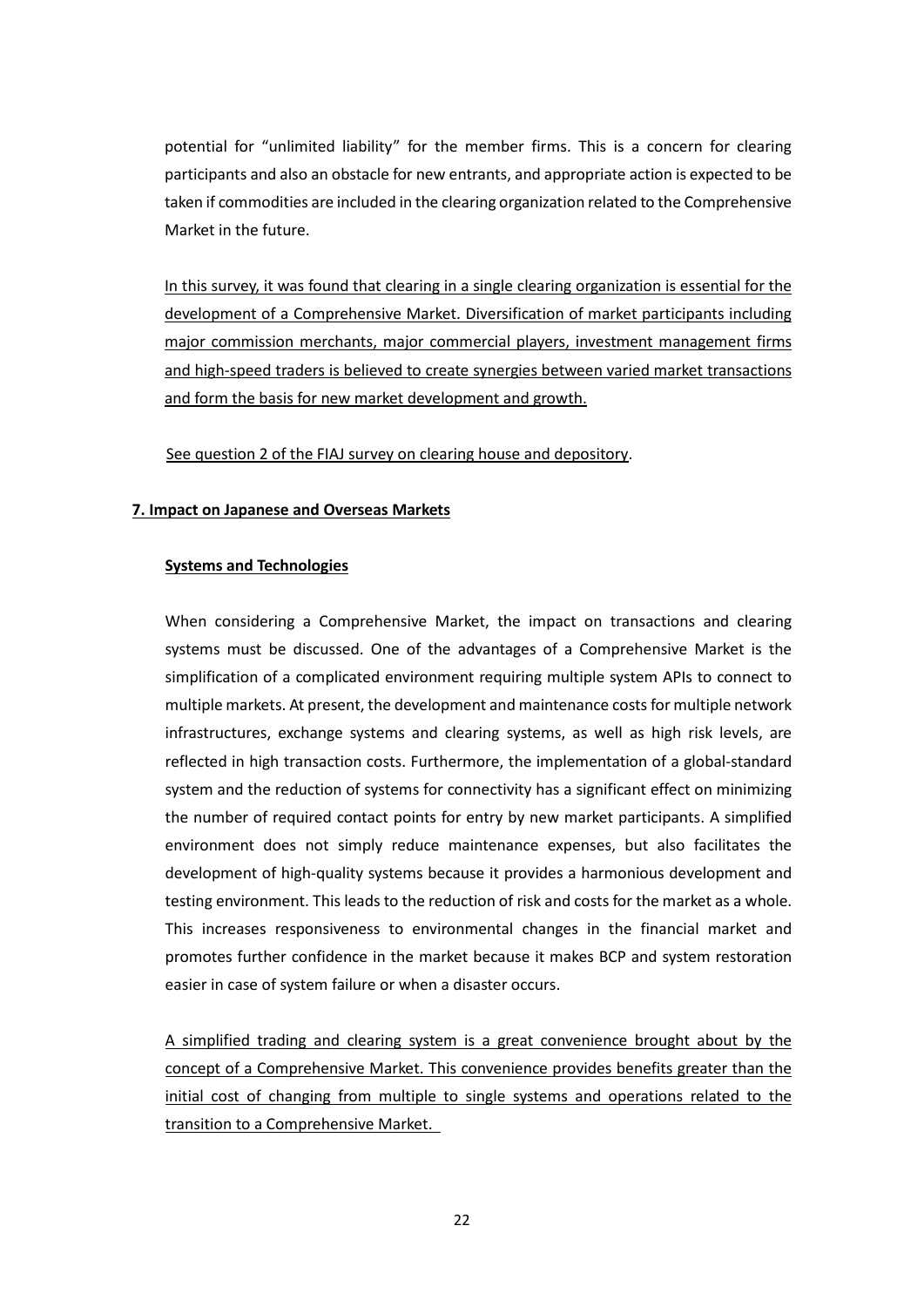However, a simplified system also entails risk. Risk management and governance related to risks, such as a wider scope of impact of system failures and cyberattacks targeting a single system, will clearly be called into question. Design and operational procedures planned to deliver higher standards are required. It will also be necessary to secure the personnel and budget required to ensure success.

# **8. Organization of the Comprehensive Exchange and Listed Commodities**

FIAJ has determined that it is not appropriate to make detailed comments on the integration of specific exchanges when creating the Comprehensive Market currently being considered. However, FIAJ believes it is important for the Comprehensive Market to be organized based on a clear understanding of the operations engaged in by new and existing commodity market participants and operators, and to focus on commodity products and market design that will contribute to the development of the market. Considering the enormous work, time and cost required for exchanges to apply for the listing of new contracts, it is preferable to list as many commodity products as possible on the Comprehensive Market from the start. When doing so, the relevant personnel should act with consideration to the specifications of listed commodities and their relative importance, by sufficiently taking into account past accomplishments, industry needs and potential for future expansion, but without being constrained by any low volume of some products at the present time.

The probability of a newly established futures contracts starting with a basic volume from launch is extremely low compared to the number of established contracts, and requires much time and efforts to grow the volume of such new contracts. In the history of the industry in the United States, until the CFTC was founded in 1976 whereupon a separate and independent futures trading regulatory environment was established, U.S. commodity futures exchanges were in a regulatory environment limited to agricultural commodities such as grains produced in the U.S. Since 1976, the definition of regulated commodities has been significantly expanded, and financial and securities futures have been listed. The relevance of this is that, it was not only the provision of additional market functions to financial markets and the diversification of market participants and clients that encouraged the stable growth of market liquidity. But it was also the aspect of improving the earnings of exchanges and market participants by attracting additional participants from the finance and securities industries that encouraged the stable growth of market liquidity.

In other words, the U.S. market environment limited to agricultural commodities had an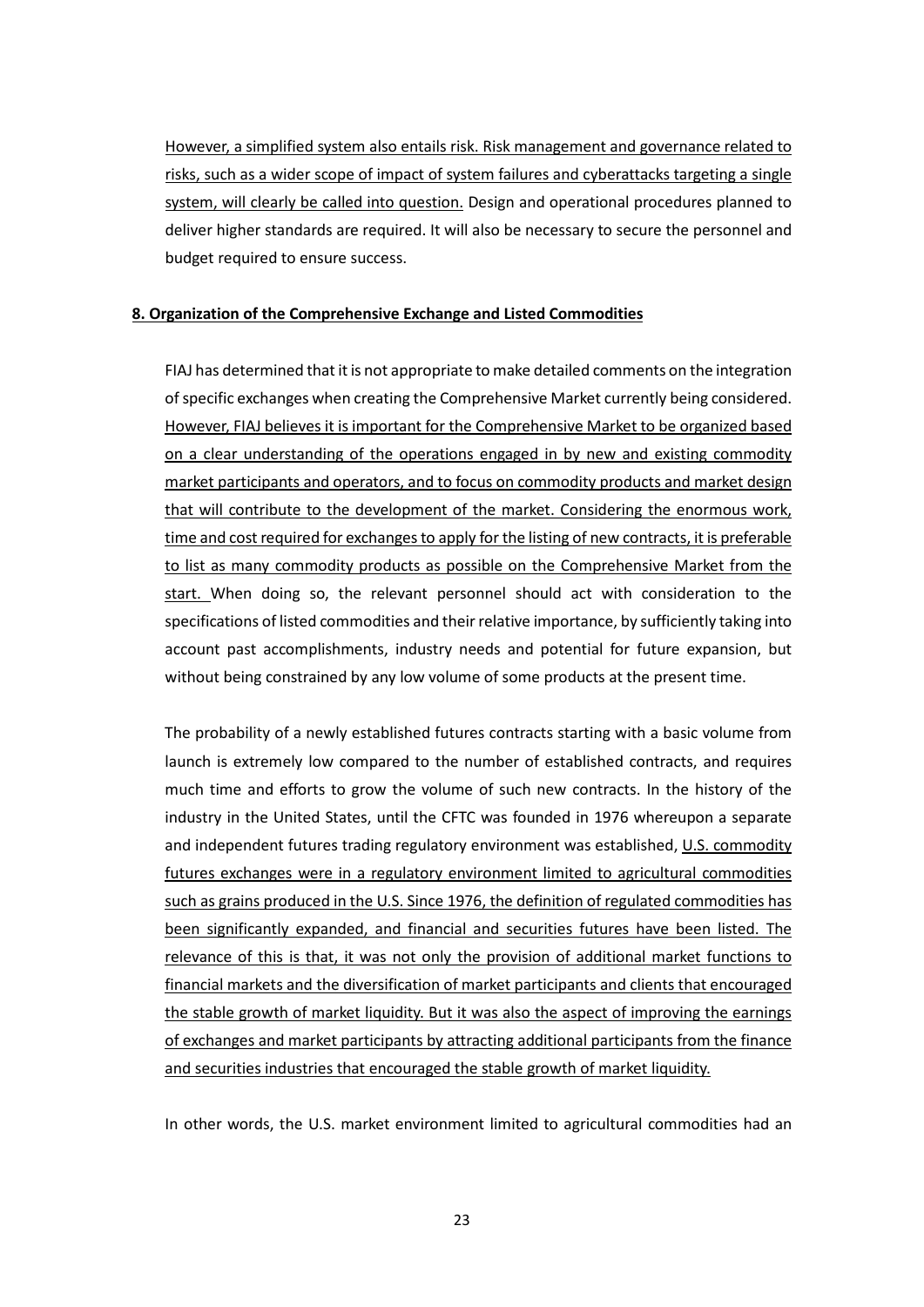unstable earnings structure in which the market conditions of limited commodities greatly affected the earnings of exchanges and market participants. It has been said that the people involved at that time worked to diversify listed commodities by adding commodities with different price volatilities than existing commodities, in order to generate stable earnings for exchanges and commission merchants. This in turn encouraged the development of exchanges and related business operators. As a result, the exchange futures market transformed into a futures market structure spanning from commodities to financial (fixed income and securities) markets. The fact that this later led to rapid development of the exchange market is clear from the examples seen in the United States, the United Kingdom and other markets. Although we live in a different time and market environment, the above example provides a point of reference for the Comprehensive Market vision. Another example within Japan that should be mentioned for reference is the Tokyo corn and soybeans futures market on the Tokyo Grain Exchange. In 1996-1997 (prior to electronic trading), with trading volume of more than 26 million lots, this market had the second largest volume of agricultural commodities in the world, only behind the Chicago Board of Trade (CBOT). It was frequently used by Japanese and foreign trading companies and commercial players, while CBOT was seeking partnerships in grain markets in the East and the West. However, trading subsequently declined sharply not simply due to regulatory problems, such as regulation of domestic market listing international commodities, but also due to market and membership structural problems and problems with product design, such as contract specifications being outdated and not updated.

When listing commodities on a Comprehensive Market, it is important to perform product design and market design based on an understanding of a wide range of market participants, and also vital to provide education to participants for the development of the market domestically and overseas.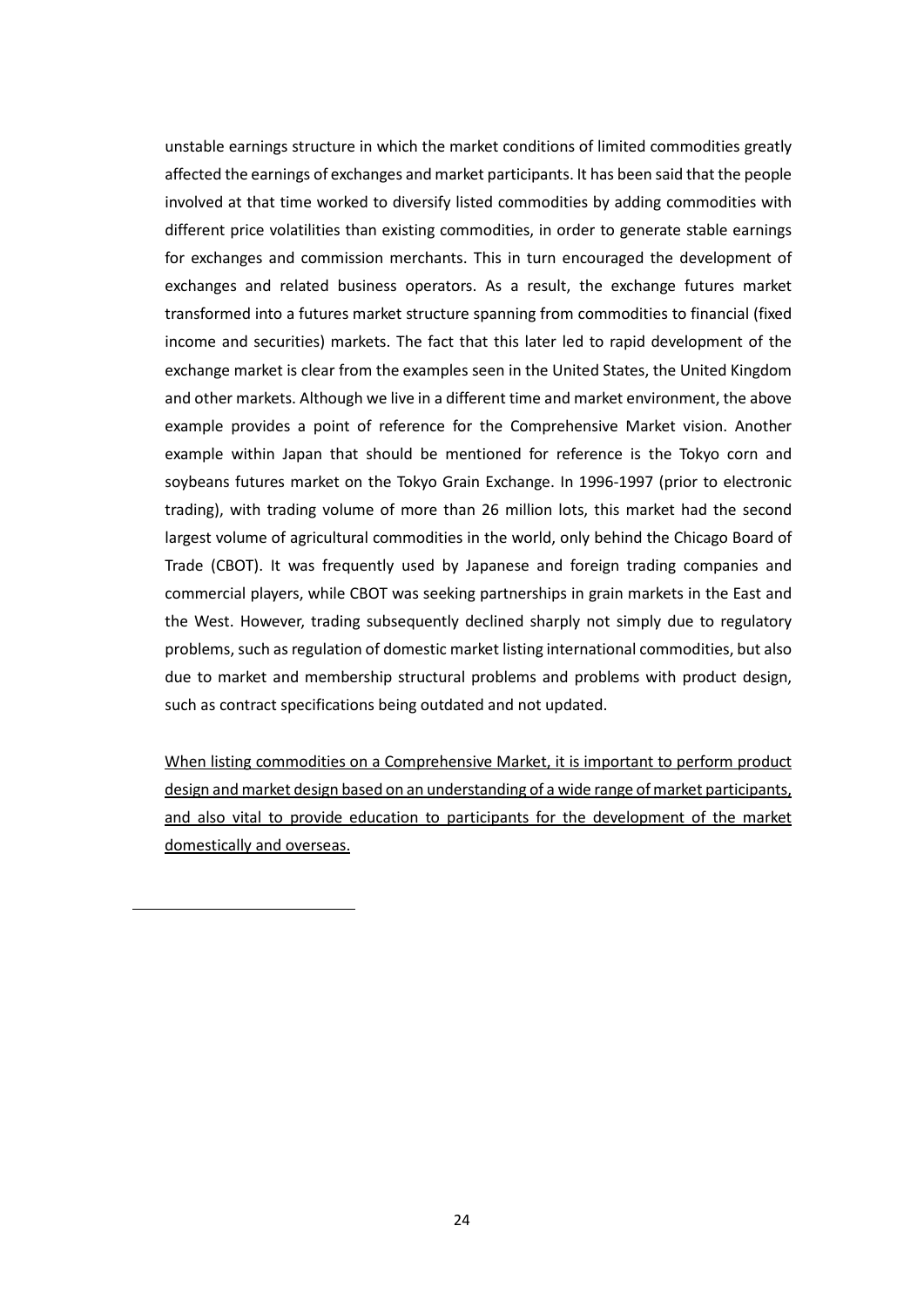# **FIA Japan Comprehensive Market Committee**

**Chairman Michael Ross** Vice Chairman, FIA Japan Chairman, Japan Principal Trading Group Managing Director, Broadridge Japan Ltd.

# **Vice Chairman**

# **Richard Clairmont**

President, FIA Japan Chairman, Market Development Committee Chief Executive Officer and Representative Director, ABN AMRO Clearing Tokyo Co., Ltd.

#### **Members**

**Bruno Abrioux** Board Member, FIA Japan Chairman, Technology Committee CEO, encognize G.K.

### **Gerben Van Veldhuijsen**

Board member of FIA Japan Head of Corporate Strategy, Optiver Australia Pty Ltd.

#### **Koichiro Ohashi**

Secretary, FIA Japan Chairman, Legal and Compliance Committee Partner, Greenberg Traurig Tokyo Law Offices

#### **Sadakazu Osaki**

Fellow, Future Development Center, Nomura Research Institute, Ltd. Head of Research, Center for Strategic Management & Innovation.

#### **Yuji Kusunoki**

President, Rakuten Securities, Inc.

**Masatsugu Doi** (Representative of Yuji Kusunoki, President, Rakuten Securities, Inc.) Board member, FIA Japan Executive Officer, General Manager, Equities & Derivatives Business Division, Rakuten